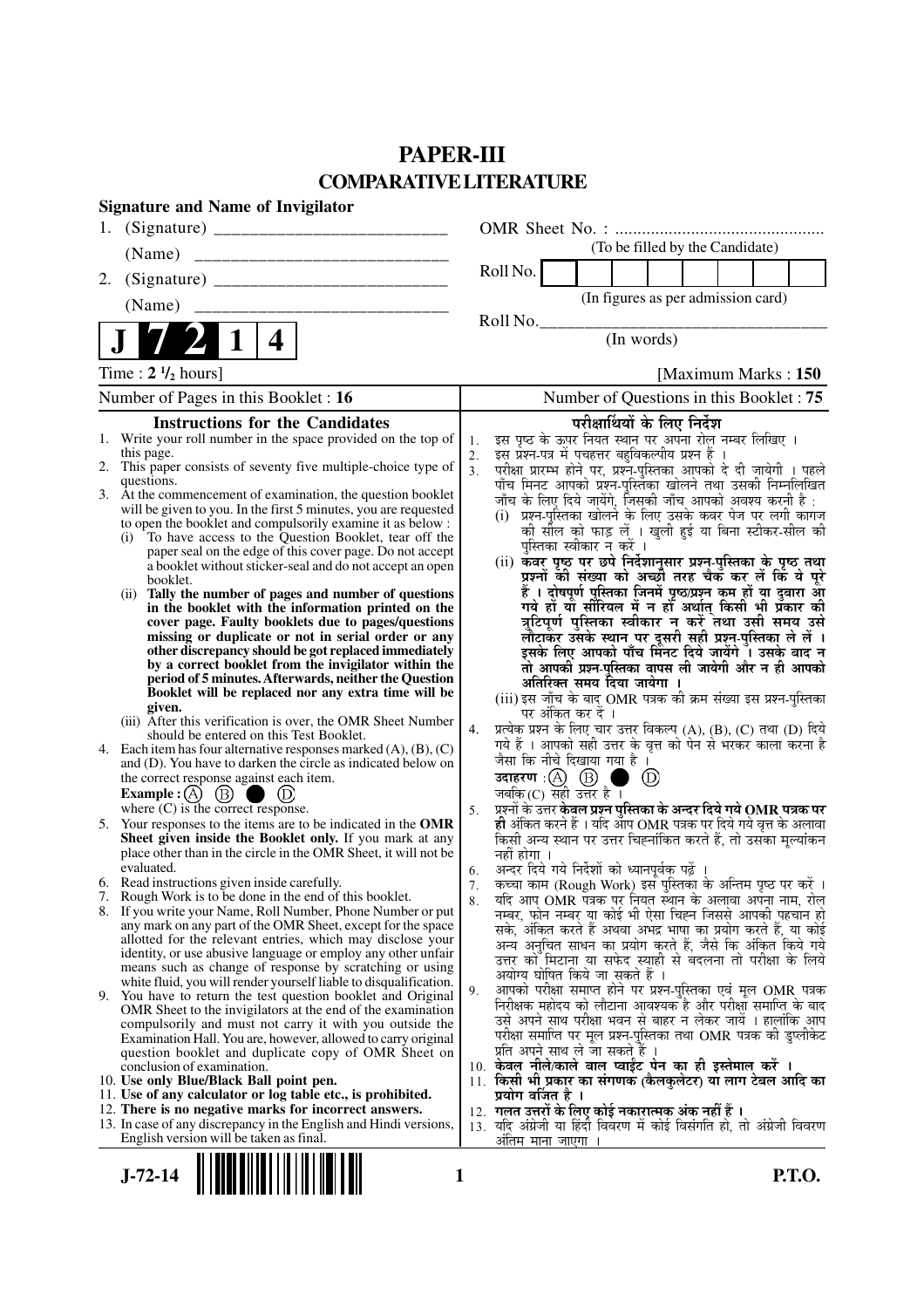#### **COMPARATIVE LITERATURE Paper – III**

**Note :** This paper contains **seventy five (75)** objective type questions of **two (2)** marks each. **All** questions are compulsory.

- **1.** Bride and Prejudice, a Bollywood-style adaptation of Pride and Prejudice released in 2004 and directed by
	- (A) Shekhar Kapoor
	- (B) Gurinder Chadha
	- $(C)$  Deepa Mehta
	- (D) Mira Nair
- **2.** The critic who held the view that "what we might call the epic, lyric and dramatic world-view actually had to occur in the particular succession indicated, determined by the ever greater development of individualism", is \_\_\_\_\_\_\_\_\_
	- (A) Schlegel (B) Staiger
	- (C) Schmidt (D) Vesclovsky
- **3.** In Tejaswini Niranjana's work, what is the central intersection of translation studies and post colonial studies ?
	- (A) The concept of in-betweeness
	- (B) The hybrid use of the language of the coloniser and the colonised
	- (C) The articulation of gendered identities
	- (D) Power relations expressed through the image of the colonial subject
- **4.** Which two of the following scholars saw the origin of Greek tragedy in terms of social and cultural evolution ?<br>I ane Harrison
	- Jane Harrison
	- II. A.W. Pickard-Cambridge
	- III. George Thomson
	- IV. H.D.F. Kitto

 The correct combination according to the code is

- (A) I and II are correct.
- (B) II and IV are correct.
- (C) I and III are correct.
- (D) I and IV are correct.
- **5.** Who among the following coined the term "White Mythology" ?<br>
(A) Barthes (B) I
	- $\overrightarrow{B}$  Foucault<br>
	(D) Fanon
	- $(C)$  Derrida
- Paper-III 2 J-72-14
- **6.** A number of pathbreaking Dalit writers work have been published since the 1970s and translated over the last decades. Two of them are named below :
	- I. Namdeo Dhasal
	- II. Bama
	- III. Rajendra Prasad Singh
	- IV. Jogendranath Mandal

 The correct combination according to the code is

- (A) I and IV are correct.
- (B) I and II are correct.
- (C) II and III are correct.
- (D) II and IV are correct.
- **7.** Who among the following poets has suggested that poetry is what gets lost in translation ?
	- (A) Mathew Arnold
	- (B) Charles Baudelaire
	- (C) Robert Frost
	- (D) R.N. Tagore
- **8.** The critic who feels that "what we need to argue against is a universal geology that by the slieght of hegemony, may turn out to be European or Western genology" is
	- (A) Amiya Dev
	- (B) Nagendra
	- (C) Chellappan
	- (D) Sisir Kumar Das
- **9.** Who among the following poets has written a number of poems about music ?
	- (A) Osip Mandelstam
	- (B) Peter Porter
	- (C) Dereh Walcott
	- (D) Seamus Heaney
-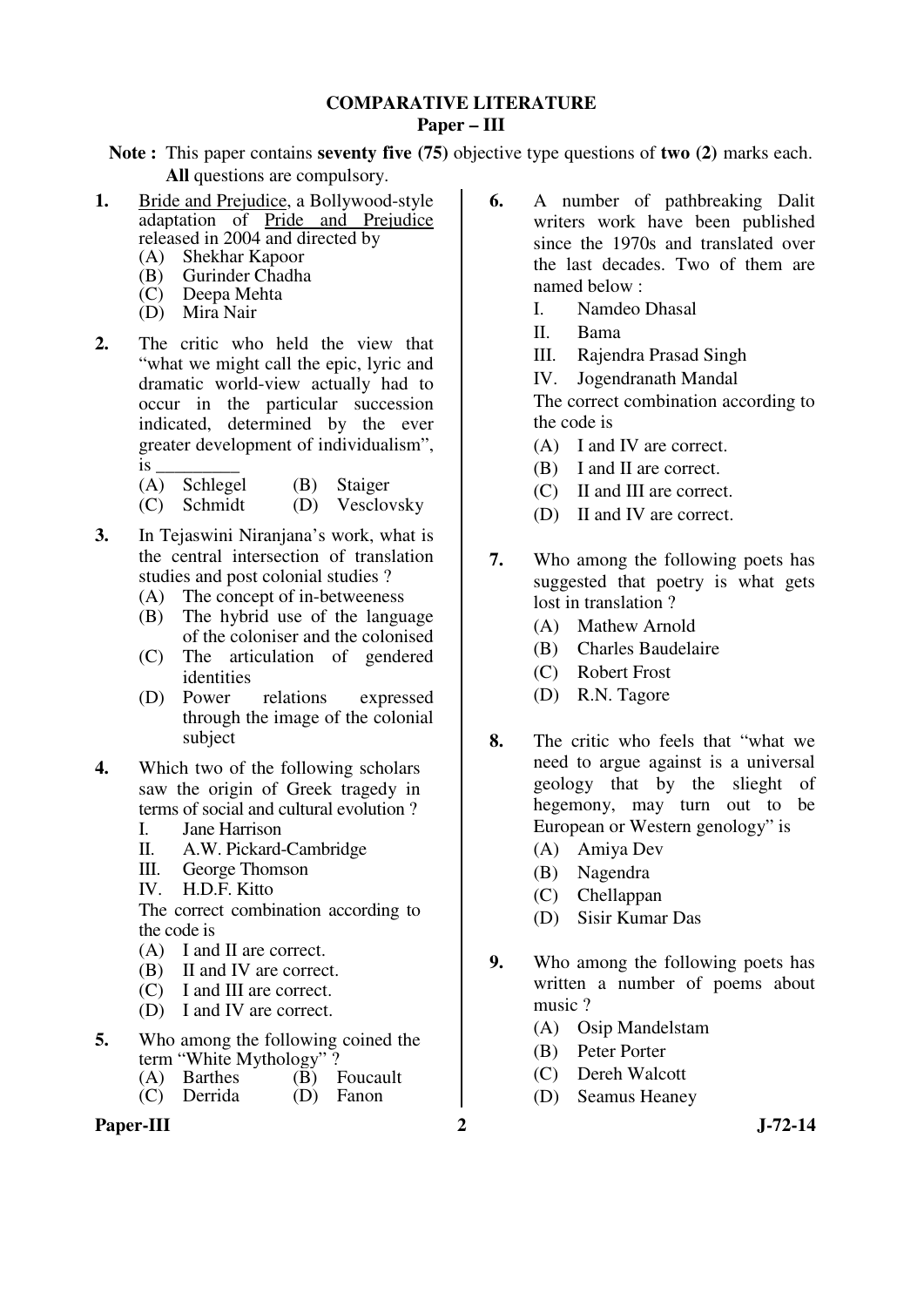### तुलनात्मक साहित्य

#### प्रश्नपत्र – III

**सूचना :** इस प्रश्नपत्र में **पचहत्तर** (75) बहु-विकल्पीय प्रश्न हैं । प्रत्येक प्रश्न के **दो** (2) अंक हैं । **सभी** प्रश्न अनिवार्य हैं ।

- 1. वर्ष 2004 में रिलीज की गई फिल्म 'ब्राइड एण्ड प्रेजुडिस' जो प्राइड एण्ड प्रेजुडिस का बॉलीवुड <u>शैली में रुपान्तर है. किसने निर्देशित की है ?</u>
	- (A) शेखर कपुर (B) गुरिन्दर चडढा
	- (C) दीपा मेहता (D) मीरा नायर
- 2. किस आलोचक ने यह विचार प्रकट किया था कि ''जिसे हम महाकाव्यात्मक, गीतात्मक और नाटकात्मक विश्व-दृष्टि कह सकते हैं, उसे वास्तव में व्यक्तिवाद के अभूतपूर्व बृहत्तर विकास द्वारा इंगित और निर्धारित विशिष्ट विरासत में घटित होना होता है" ?
	- (A) श्लेगेल (B) स्टेगर<br>(C) श्मिड (D) वेस्क्ल
	- (D) वेस्क्लोवस्की
- **3.** तेजस्विनी निरंजना की कृति में, अनुवाद अध्ययनों और उत्तर-उपनिवेशीय अध्ययनों का केंद्रीय मिलन-स्थल क्या है ?
	- $(A)$  दोनों के बीच होने की संकल्पना
	- (B) उपनिवेशक और उपनिवेशित की भाषा का संकर उपयोग
	- (C) लिंग-आरोपित पहचान को अभिव्यक्ति
	- $(D)$  उपनिवेशीय व्यक्ति की छवि के द्वारा अभिव्यक्त शक्ति सम्बन्ध
- 4. निम्नलिखित में से किन दो विद्वानों ने यूनानी त्रासदी के उदभव को सामाजिक और सांस्कृतिक क्रम विकास के रूप में देखा था ?
	- I. जेन हैरीसन
	- II. ए.डब्ल्यू. पिकर्ड कैंब्रिज
	- III. जॉर्ज थोमसन
	- IV. एच.डी.एफ. किझे
	- कोड के अनुसार सही संयोजन है:
	- $(A)$  I और II सही हैं।
	- $(B)$  II और IV सही हैं।
	- (C) I और III सही हैं ।
	- (D) I और IV सही हैं ।
- **5.** "व्हाइट माइथॉलौजी" (श्वेत मिथकशास्त्र) का शब्द किसने प्रतिपादित किया है ?
	- $(A)$  बार्थेस  $(B)$  फूकॉल्ट
	- (C) डेरिडा (D) फेनॉन
- 
- **6.** 1970 के दशक से अनेक पथ-भंजक दलित लेखकों की रचनाएँ प्रकाशित होती रही हैं और पिछले दशकों से अनुवादित की जाती रही हैं । इनमें से दो के नाम नीचे दिये गए हैं $\,\cdot\,$ 
	- I. नामदेव घासल
	- II. ²ÖÖ´ÖÖ
	- III. राजेन्द्र प्रसाद सिंह
	- IV. जोगेन्द्रनाथ मंडल

कोड के अनुसार सही संयोजन है:

- $(A)$  I तथा IV सही हैं।
- $(B)$  I तथा II सही हैं ।
- (C) II तथा III सही हैं ।
- $(D)$  II तथा IV सही हैं।
- 7. निम्नलिखित में से किसने यह सुझाव दिया है कि अनुवाद में जो कुछ लुप्त हो जाता है वही कविता है ?
	- (A) मैथ्य अर्नाल्ड
	- (B) चार्ल्स बॉडलेयर
	- $(C)$  राबर्ट फ्रॉस्ट
	- (D) आर.एन. टैगोर
- **8.** वह आलोचक कौन हैं जो मानता है कि ''विरोध में तर्क देने के लिए हमें ऐसे सार्वभौमिक जिओलॉजी की आवश्यकता है जो प्रभुत्व-कौशल द्वारा यरोपीय या पाश्चात्य जिनोलॉजी में बदल सकता है" ?
	- $(A)$  अमिय देव
	- $(B)$  नागेन्द्र
	- (C) चेलप्पन
	- (D) शिशिर कुमार दास
- **9.** संगीत के बारे में बहुत सी कविताएँ निम्नलिखित में से किस कवि ने लिखी है ?
	- (A) ऑसिप मेंडलस्टाम
	- (B) पीटर पोर्टर
	- $(C)$  डेरेह वालकॉट
	- (D) सीमस हीनी
- **J-72-14 3 Paper-III**
-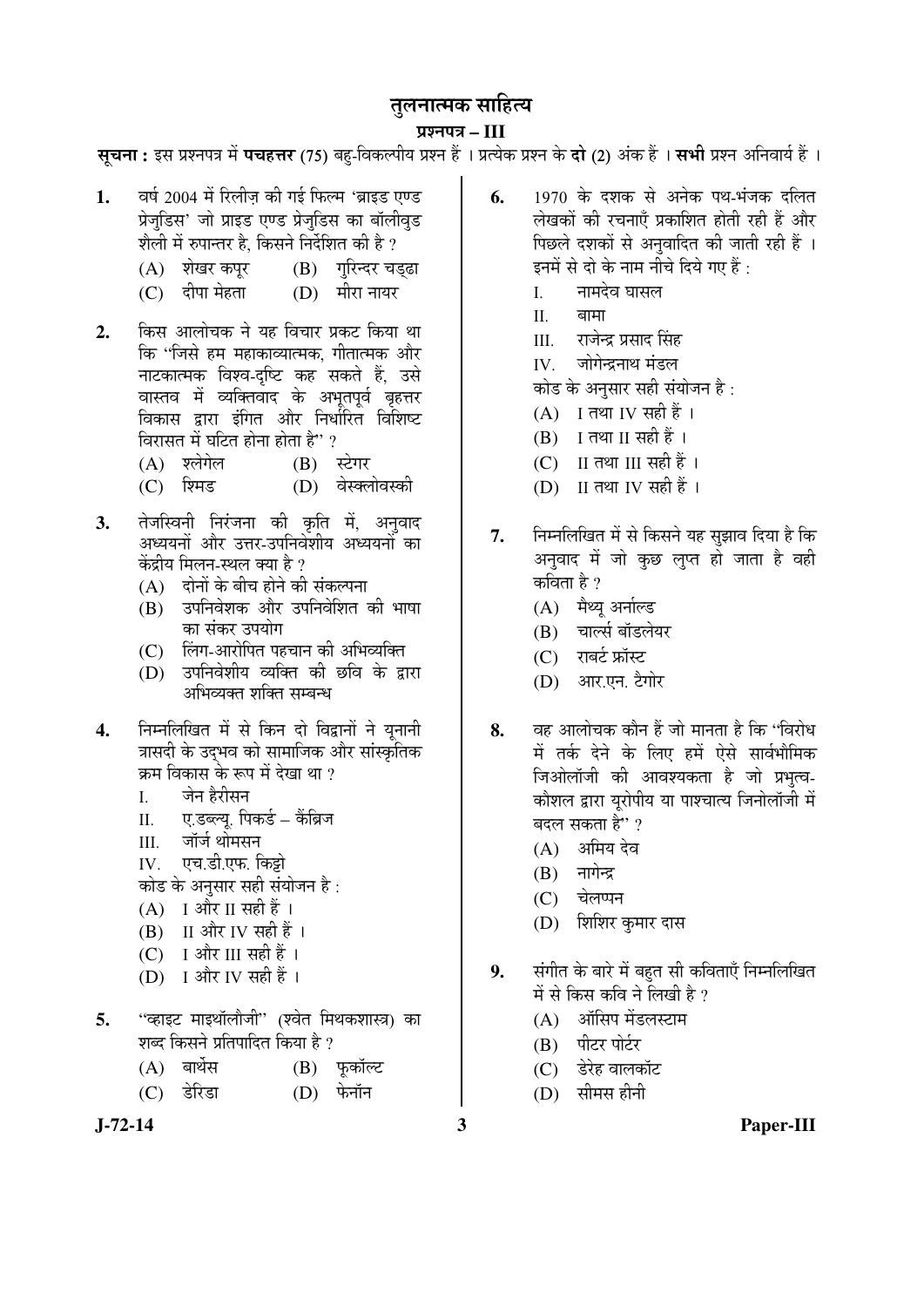- **10.** Which of the following genres provides ample instances of instances of productive use by women writers ?
	- (A) Tragedy<br>(B) Mock-he
	- Mock-heroic
	- (C) Autobiography (D) Limeric
- **11.** Translation, according to one of the following critics, "puts the original in motion to decanonize it, giving it movement of fragmentation, a wandering of errance, a kind of permanent exile." Identify the critic.
	- (A) Paul de Man<br>(B) Jacques Derr
	- (B) Jacques Derrida<br>(C) Susan Bassnett
	- Susan Bassnett
	- (D) Walter Benjamin
- **12.** New Literary History, the journal which contributed to a new practice of writing history was founded by
	- (A) Dominick La Capra
	- (B) Jonathan Arac
	- (C) Ralph Cohen
	- (D) Herbert Grabes
- **13.** The mapping of modern Indian languages through Western theoretical framework was begun by
	- (A) Ramachandra Shukla
	- (B) William Jones
	- (C) George Grierson
	- (D) Max Muller
- **14.** Who among the following has persistently raised questions regarding translation as a feminist practice ?
	- (A) Sherry Simon
	- (B) Carol Maier
	- (C) Julia Kristeva
	- (D) Gayatri Spivak
- **15.** With regard to periodization in literary history, who among the following says that "we require the concept of a unified period in order to deny it, and thus make apparent the particularity,<br>local difference, heterogeneity, local difference, heterogeneity, fluctuation, discontinuity and strife that are now preferred categories for understanding any moment of the past"?
	- (A) Asjorn Aarseth
	- (B) Lawrence Besserman
	- (C) David Perkins
	- (D) Frederic Jameson

#### **Paper-III 4 J-72-14**

**16.** The following scholars are associated with the polysystem theory :

# **Names of Scholars**<br> **I.** Robert Estivals

- I. Robert Estivals<br>II Itamar Evan Zo
- Itamar Evan Zohar
- III. Gidron Toury
- IV. Niklas Luhmann

 The correct combination according to the code is

- (A) I and II are correct.
- (B) II and IV are correct.
- (C) II and III are correct.
- (D) III and IV are correct.
- **17.** The comparative literature discipline grew out of the age old tension between the conservatives and the progressives and the resultant dialectic of imitation and originality in
	- (A) France (B) Germany
	- (C) Italy (D) England
- **18.** "The politics of Post-colonial Translation" is an essay by
	- (A) Harish Trivedi
	- (B) Ananda Lal
	- (C) C.J.V. Prasad
	- (D) Gayatri Chakravorty Spivak
- **19.** The three-fold division of history carried over from the European political history into Indian literary history is inadequate for Indian literary historiography because
	- (A) it assumes the existence of feudalism disputed by many scholars
	- (B) it looks at "classical" languages only
	- (C) it assumes an excessive degree of temporal unity across India
	- (D) it ignores the Perso-Arabic tradition
- **20.** Who among the following theorists has dwelt on the "ethnocentric violence of translation" ?
	- (A) Theo Hermans
	- (B) Lawrence Venuti
	- (C) Andre Lefevère
	- (D) Gideon Toury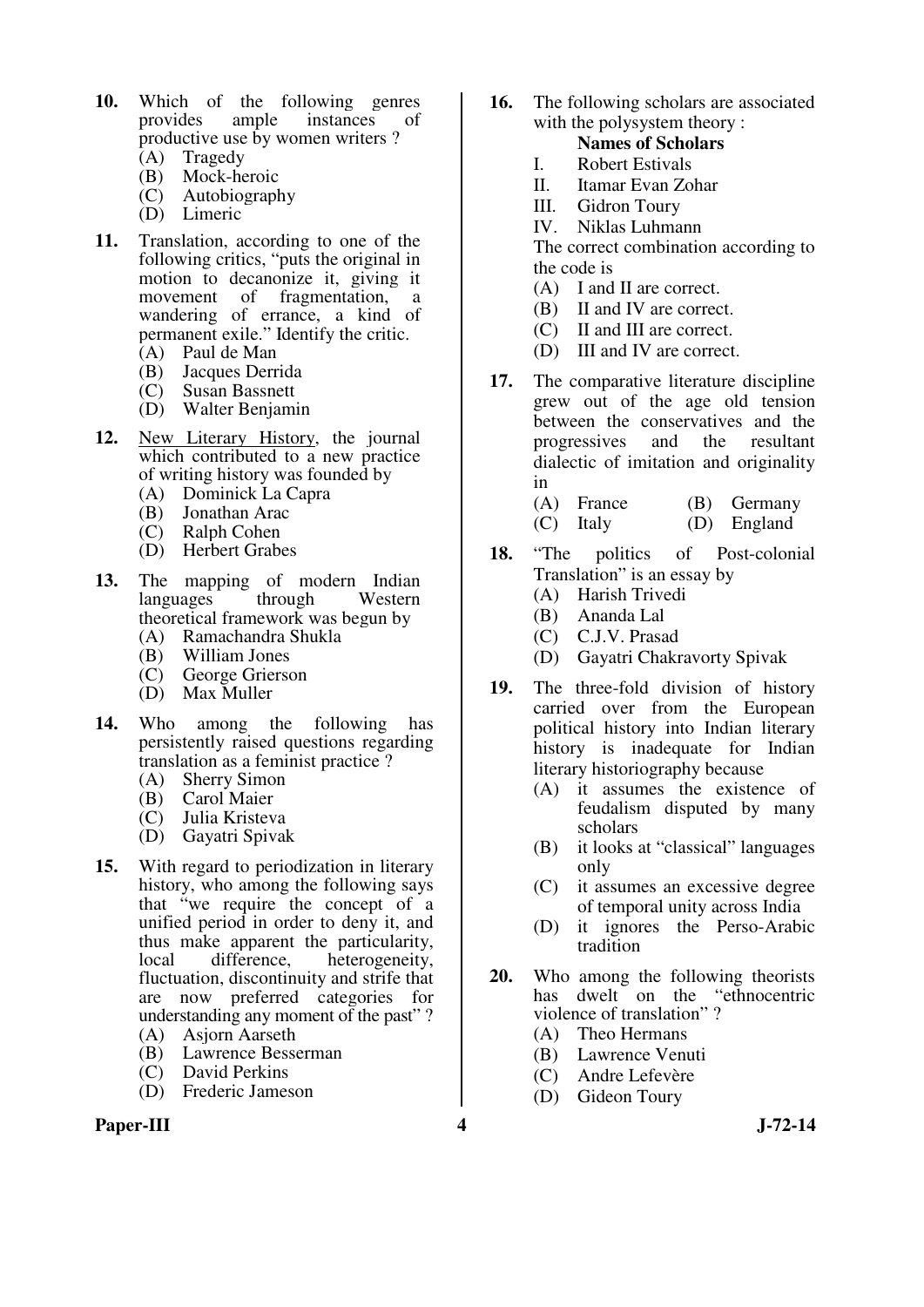- 10. THE REAL REAG END FRAMENT AT A POST ON THE <sup>10</sup>U में साहित्य सृजन के प्रचुर उदाहरण मिलते हैं ?
	- (A) त्रासदी (B) व्यंग्य-वीरकाव्य
	- (C) जीवनी (D) तुक्तक
- 11. निम्नलिखित में से किस आलोचक ने अनुवाद के बारे में यह कहा है :

"पट्स द ओरिजिनल इन मोशन टू डिकैनोनाइज इट, गिविंग इट मूवमेंट ऑफ फ्रैग्मेण्टेशन, एक वांडरिंग ऑफ एरांस. ए काइंड ऑफ परमानेंट

- एक्साइल''<br>(A) पॉल डी मैन (B) जैक्वेस डेरीडा
- (C) ससन बैसनेट (D) वॉल्टर बेंजामिन
- 12. 'न्यू लिटररी हिस्ट्री' शीर्षक पत्रिका जिसने <u>साहित्य-इतिहास लेखन में नई चलन में योगदान</u> किया है, की स्थापना किसके द्वारा की गई ?
	-
	- (A) डॉमिनिक ला काप्रे(B) जोनाथन एरैक<br>(C) राल्फ कोहेन (D) हर्बर्ट ग्रेब्स (C) राल्फ कोहेन

13. पाश्चात्य सैद्धान्तिक फ्रेमवर्क पर आधुनिक भारतीय भाषाओं के मानचित्रण की शरूआत किसके द्वारा की गई ?

- $(A)$  रामचन्द्र शुक्ल  $(B)$  विलियम जोन्स
- (C) जार्ज ग्रियर्सन (D) मैक्स मलर
- 14. निम्नलिखित में से किसने अनुवाद को स्त्रियोचित कार्य कहकर अनेक प्रश्न लगातार उठाए थे ?
	- (A) शेरी सिमोन (B) कैरोल मायर
	- $(C)$  जलिया कस्तेव  $(D)$  गायत्री स्पीवाक
- 15. साहित्य-इतिहास के कालविभाजन के संबंध में यह किसका कथन है कि ''इसे नकारने के लिए हमें एकीकृत काल की अवधारणा की आवश्यकता है और इसलिए उस विशिष्टता, स्थानीय विभेद, विषमता, उतार-चढ़ाव, विच्छिन्नता और संघर्ष को स्पष्ट बनाने की आवश्यकता है जो भृतकाल के किसी समय को समझने के लिए वरीय कोटियाँ  $\frac{3}{6}$ " ?
	- $(A)$  असजोर्न आर्सेठ
	- (B) लारेंस बेसरमैन
	- (C) डेविड पर्किस
	- (D) फ्रेडरिक जेमसन
- 16. निम्नलिखित विद्वान बहव्यवस्था सिद्धान्त से संबद्ध हैं :
	- विद्वान का नाम
	- I. √ाबर्ट एस्टिवाल्स
	- II. इतामर इवान जोहर
	- III. गिड़ोन टौरी
	- IV. निक्लास लमैन
	- <u>कोड के अनुसार सही संयोजन है</u> :
	- $(A)$  I और II सही हैं ।<br>(B) II और IV सही हैं
	- II और IV सही हैं ।
	- $(C)$  II और III सही हैं ।
	- (D) III और IV सही हैं ।
- 17. रुढिवादियों और प्रगतिशीलतावादियों के बीच सदियों से चली आ रही अनबन और इसके फलस्वरूप अनुकरण और मौलिकता के खंडन-<br>मंडन के कारण े पं तलनात्मक साहित्य ज्ञानशाखा का उदभव हुआ ।
	- (A) फ्रांस (B) जर्मनी<br>(C) इटली (D) इंगलैंड  $(D)$  इंगलैंड
- 18. "दि पालिटिक्स ऑफ पोस्ट-कोलोनियल ट्रांसलेशन" शीर्षक निबंध किसने लिखा है ?
	- $(A)$  हरीश त्रिवेदी
	- (B) आनन्द लाल
	- (C) सी.जे.वी. प्रसाद
	- (D) गायत्री चक्रवर्ती स्पीवाक
- 19. यरोपीय राजनीतिक इतिहास से भारतीय साहित्य के इतिहास में ले आया गया इतिहास का तीन<br>प्रकार का विभाजन भारतीय साहित्य-विभाजन इतिहासलेखन के लिए पर्याप्त नहीं है क्योंकि :
	- $(A)$  यह अनेक विद्वानों द्वारा विवादित सामंतवाद के अस्तित्व को मानता है ।
	- (B) यह केवल 'शास्त्रीय' भाषाओं पर आश्रित है ।
	- $(C)$  यह परे भारत में कालाश्रित एकता की अधिक मात्रा में कल्पना करता है ।
	- (D) यह फारसी-अरबी परम्परा की उपेक्षा करता है ।
- 20. निम्निखित में से किस सिद्धान्तशास्त्री ने एथनोसेंटिक वायलेंस ऑफ ट्रांसलेशन (अनुवाद का नृजातीयपरक अर्थ में तोड़ मरोड़ करना) का वर्णन किया है ?
	- $(A)$  थिओ हर्मन्स  $(B)$  लॉरेंस वेनती
	- (C) आंद्रे लेफेब्रे (D) गिडिओन टौरी
- 

## **J-72-14 5 Paper-III**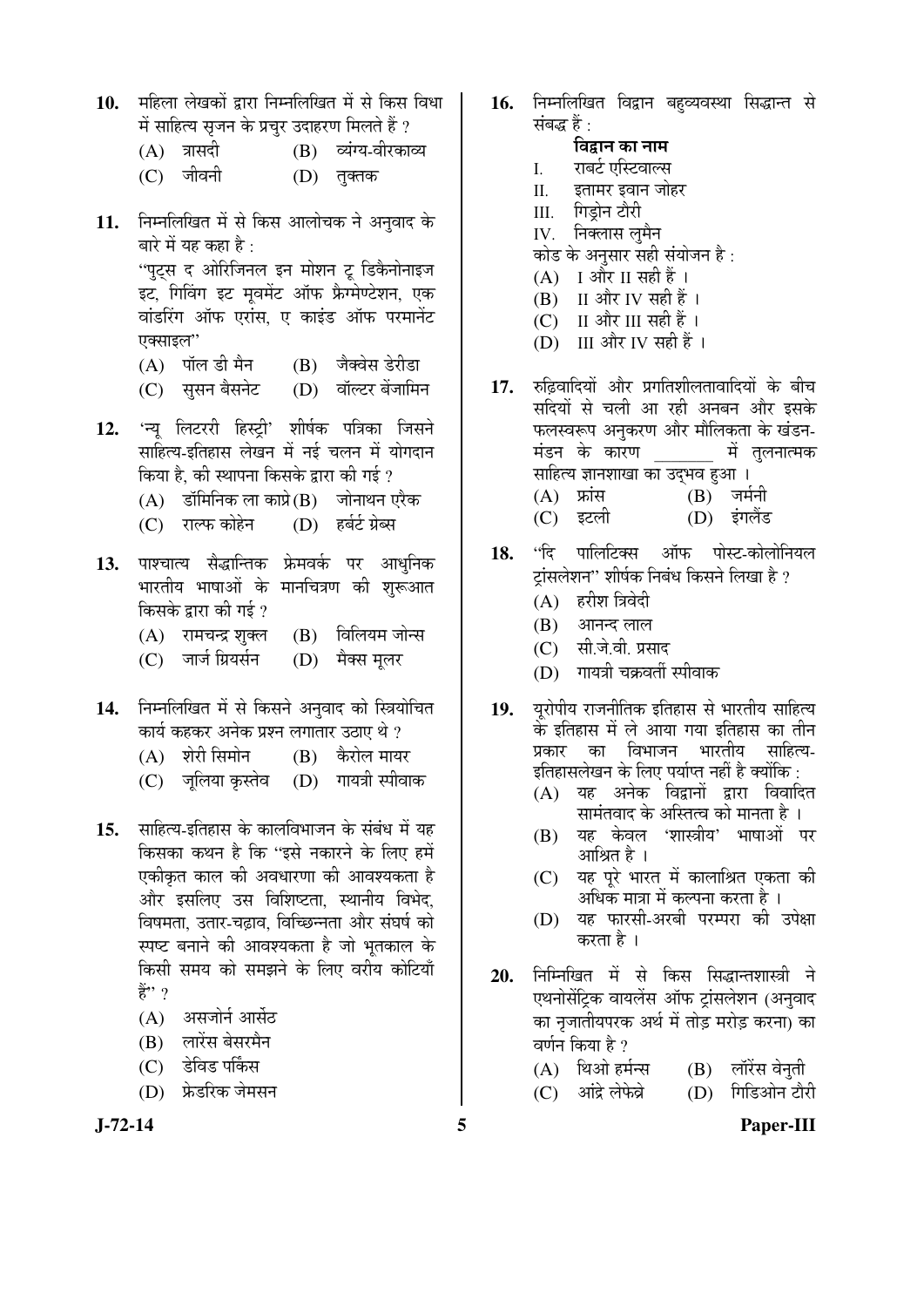- **21.** In his prologue to A History of Indian Literature : 1800-1910, Sisir Kumar Das uses the term Sahitya by stressing its
	- (A) Sense of Literariness
	- (B) Sense of Communality
	- (C) Sense of Aesthetic pleasure
	- (D) Sense of Unity
- **22.** The critic who condemned the whole enterprise of literary relations and influences as irremediably vitiated by an unreflecting positivism is
	- (A) Anna Balakian
	- (B) Van Tieghem
	- (C) Harry Levin
	- (D) René Wellek
- **23.** One of the first important feminist studies of D.H. Lawrence's work was carried out by
	- (A) Kate Millett in Sexual Politics
	- (B) Christopher Caudwell in Studies in a Dying culture
	- (C) Eva Figes in Tragedy and Social Evolution
	- (D) Juliet Mitchell in Woman's Estate
- **24.** 'Little narratives', according to Lyotard,
	- (A) are self-legitimating
	- (B) follow scientific logic
	- (C) negate differences
	- (D) rule out the incommensurable
- **25.** According to whom a period in literary history has been defined as "a time section dominated by a system of norms, whose introduction, spread and diversification, integration and disappearance can be traced" ?
	- (A) Harry Levin
	- (B) Jean Braisiere
	- (C) René Wellek
	- (D) Andre Jolles
- **26.** The argument that in cross cultural literary transmission, the hospitable elements of the receiving culture are as important as the elements of the 'donor' culture, has been made by
	- (A) Jauss (B) De Zepetnek (C) Durisin (D) Iser
- Paper-III 6 J-72-14
- **27.** That there can be several literary analogies or parallels in which there has been no contact or direct influence has been pointed out by
	- (A) C.L. Wren
	- (B) V.M. Zhirmunsky
	- (C) J.R.R. Tolkien
	- (D) F. Schiller
- **28.** Who among the Indian comparatists first stressed that the term Comparative Literature tended to ignore seventy percent of India's population, who depended on orality ?
	- (A) Nabaneeta Dev Sen
	- (B) Chellappan
	- (C) Ayyappa Panikkar
	- (D) Swapan Majumdar
- **29.** The Gothic novel influenced which of the following genres ?
	- (A) Cold War Thrillers
	- (B) Horror fiction
	- (C) Detective fiction
	- (D) Inspirational fiction
- **30.** Among the following who was the Hindi poet with the greatest influence of Rabindranath on him ?
	- (A) Harivansh Rai Bachchan
	- (B) Maithili Sharan Gupt
	- (C) Suryakant Tripathi "Nirala"
	- (D) Ramdhari Singh Dinkar
- **31.** "Comparative Literature : Where have we been, where are we now, where are we going, and do we want to go there" is a recent book on comparative literature by
	- (A) Gayatri Chakravorty Spivak
	- (B) Steven Sondrup
	- (C) Dorothy Figueira
	- (D) Haun Saussy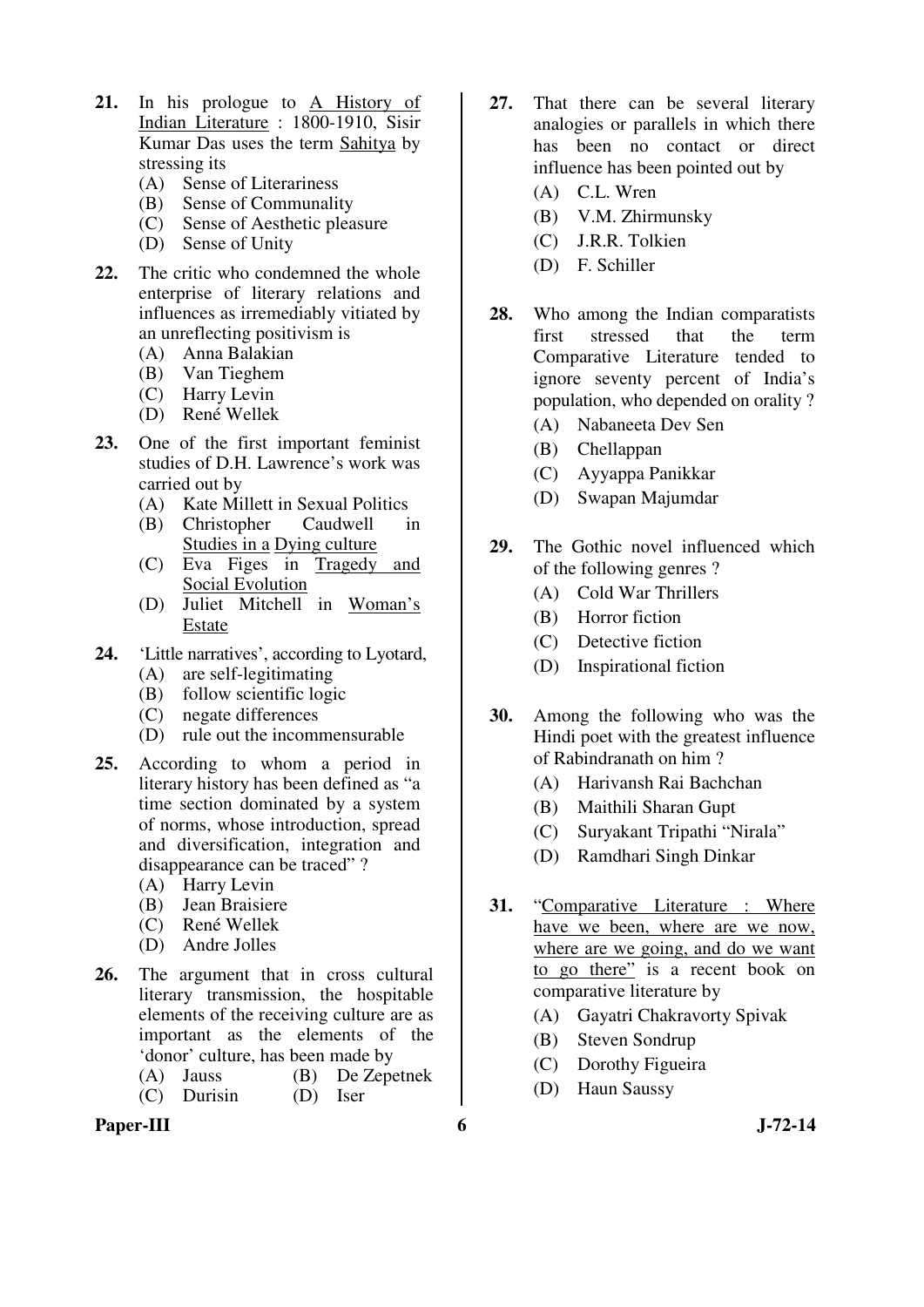- 21. अपनी पुस्तक ए हिस्ट्री ऑफ इंडियन लिटरेचर: 1800 - 1910 की भूमिका में शिशिर कमार दास ने साहित्य पद का प्रयोग इसके पर बल देकर किया है ।
	- $(A)$  साहित्यिकता का भाव
	- (B) सामुदायिकता का भाव
	- (C) सौंदर्यपरक आनंद का भाव
	- (D) एकता का भाव
- 22. साहित्यिक सम्बन्धों और प्रभावों के सम्पूर्ण उद्यम को, अपरावर्ती (या अप्रति बिम्बक) प्रत्यक्षवाद द्वारा असाध्य रूप से विकृत किये गए रूप में किस आलोचक ने रद्द किया है ?
	- (A) अन्ना बालकियां (B) वैन टीघम<br>(C) हेरी लेविन (D) रेने वैलेक
	- (D) रेने वैलेक
- 23. *डी.एच. लॉरेंस की कृतियों में से प्रथम महत्त्वपू*र्ण नारीवादी अध्ययन को निम्नलिखित के द्वारा पूरा किया गया है:
	- (A) सैक्सइअल पोलिटिक्स में केट मिल्लेट
	- (B) 'स्ट्डीस इन ए डाइंग कल्चर' में क्रिस्टोफर कॉडवैल
	- (C) टैजडी एण्ड सोशल एवोलुशन में इवा फिजेस
	- (D) वमेन'स एस्टेट में जुलियट मिचेल
- 24. लियोटार्ड के अनुसार ,'लिइल नरेटिव्स'
	- $(A)$  स्व-वैधतावादी होते हैं।
	- $(B)$  वैज्ञानिक तर्क का पालन करते हैं ।
	- (C) भिन्नताओं को नकारते हैं ।
	- (D) । अतुलनीय को निकाल देते हैं ।
- **25.** किसके अनुसार, साहित्यिक इतिहास में एक युग को एक समय खंड के रूप में परिभाषित किया गया है जिस पर मानकों की व्यवस्था का प्रभुत्व है, जिसके चालू होने से, फैलाव या प्रसार, एकीकरण और विलप्तीकरण का पता लगाया जा सकता है ?<br>(A) हेरी लेविन
	- (A) हेरी लेविन (B) जीन ब्रेसियर<br>(C) रेने वैलेक (D) आंद्रे जौल्स
	- (D) आंद्रे जौल्स
- 26. यह तर्क कि अन्योन्य सांस्क्रतिक साहित्यिक संचरण में, अभिग्राही संस्कृति के सत्कारशील तत्व उतने ही महत्वपूर्ण होते हैं जितने कि 'दाता' संस्कृति के, किसका है ?<br>(A) जौस
	- (B) ही जेपेटनेक
	- (C) डरीसीन (D) आइसर

- 27. यह तथ्य कि बहत सी साहित्यिक सादश्यताएँ या ्<br>समकक्षताएँ हैं जिनमें कोई सम्पर्क या प्रत्यक्ष प्रभाव नहीं रहा है किसने बताया है  $\overline{v}$ 
	- $(A)$  सी.एल. रेन
	- (B) वी.एम. जीरमंस्की
	- (C) जे.आर.आर. टॉलकियां
	- (D) एफ. शीलर
- **28.** निम्नलिखित में से किस भारतीय तुलनाशास्त्री ने सबसे पहले इस बात पर बल दिया क<mark>ि</mark> 'तलनात्मक साहित्य' पद जनसंख्या के सत्तर प्रतिशत हिस्से की उपेक्षा करता प्रतीत होता है. जो मौखिक परम्परा पर निर्भर थे
	- $(A)$  नवनीता देव सेन $(B)$  चेलप्पन
	- (C) अयप्पा पणिकर (D) स्वपन मजूमदार
- 29. गॉथिक उपन्यास में निम्नलिखित में से किस प्रकार को प्रभावित किया है ?
	- $(A)$  शीतयुद्ध सम्बन्धी सनसनीखेज रचनाएँ
	- (B) हॉर्रर (या बीभत्सता) उपन्यास
	- (C) जासूसी उपन्यास
	- (D) प्रेरणात्मक उपन्यास
- 30. निम्नलिखित में से किस हिन्दी कवि पर रबीन्द्रनाथ का बृहदत्तम प्रभाव है ?
	- $(A)$  हरिवंशराय बच्चन
	- (B) मैथिलीशरण गुप्त
	- (C) सर्यकांत त्रिपाठी "निराला"
	- (D) रामधारी सिंह दिनकर
- 31. "कंपरेटिव लिटरेचर: व्हेयर हैव वी बीन, व्हेयर आर वी नाऊ, व्हेयर आर वी गोईंग, ऐण्ड डु वी वांट ट गो देयर'' – तुलनात्मक साहित्य पर इस नवीन पुस्तक का लेखक कौन है ?
	- $(A)$  गायत्री चक्रवर्ती स्पिवाक
	- (B) स्टिवेन सोन्ड्रप
	- (C) डोरोथी फिगुएरिया
	- $(D)$  हॉन सौसी

**J-72-14 7 Paper-III**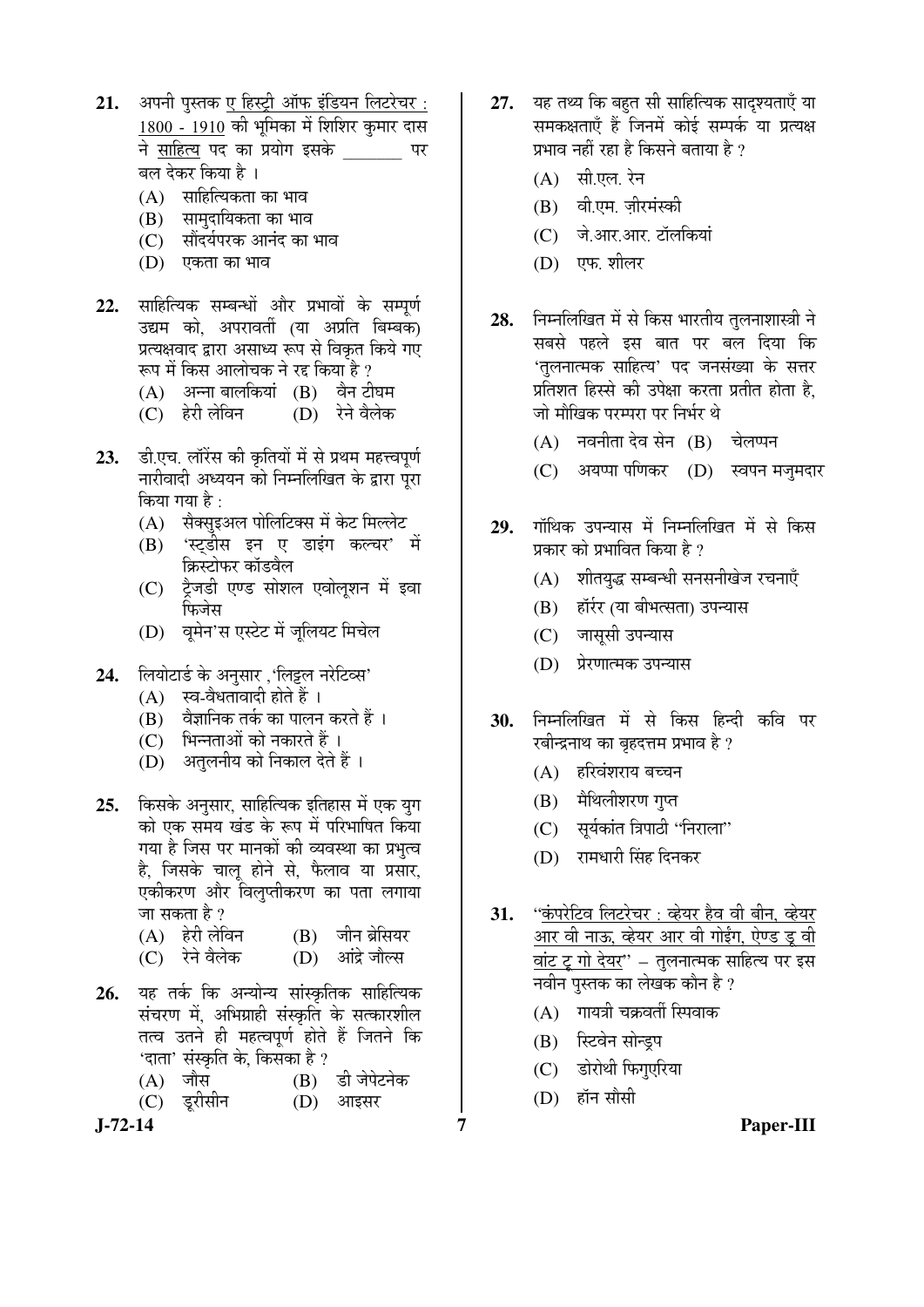- **32.** Julius K. Nyerere has translated the following plays of Shakespeare into Swahili/Kiswahili \_\_\_\_\_\_\_\_
	- I. Merchant of Venice
	- II. King Lear
	- III. Julius Caesar
	- IV. The Tempest
	- The correct combination according to the code is
	- (A) I and II are correct.
	- (B) I and IV are correct.
	- (C) I and III are correct.
	- (D) II and III are correct.
- **33.** The first German adaptation of the legend of the Chalk circle was by
	- (A) Herder (B) Klabund
	- (C) Brecht (D) Mann
- **34.** The Indian novelist teasingly described by William Walsh as 'a wild-eyed Indian Joyce' is .
	- (A) G.V. Desani
	- (B) Salman Rushdie
	- (C) Arvind Adiga
	- (D) Anita Desai
- **35.** The locus classicus of the Renaissance theme of "love at first sight" is.
	- (A) Marlowe's "Hero and Leander"
	- (B) Heliodorus' Ethiopica
	- (C) Martorell's Tirant lo Blanc
	- (D) Cervantes's Don Quixote
- **36.** Which of the two have written poems similar in theme and spirit ?
	- I. Vilvamangal
	- II. Jayadeva
	- III. Subramanya Bharati
	- Chandidas

 The right combination according to the code is

- (A) II and III are correct.
- (B) II and IV are correct.
- (C) III and IV are correct.
- (D) I and II are correct.
- **37.** A play on Irom Sharmila has been written by
	- (A) Civic Chandran
	- (B) Varvara Rao
	- (C) Mohan Rakesh
	- (D) Vijay Tendulkar

#### **Paper-III 8 J-72-14**

- **38.** The progressive writers' movement had its origins in the publication
	- (A) Kallol in Bangla
	- (B) Angare in Urdu
	- (C) Saraswati in Hindi
	- (D) Parimal in Hindi
- **39.** In his The Transposed Heads, Thomas Mann borrows his theme from
	- (A) Hayavadana
	- (B) Aesop's Fables
	- (C) Kathasarit Sagar
	- (D) Charandas Chor
- **40.** Who among the following poets has translated a selection of poems by Tukaram ?
	- (A) A.K. Ramanujan
	- (B) Dilip Chitre
	- (C) Saleem Peeradina
	- (D) Arun Kolatkar
- **41.** The term 'Repressive State Apparatus' was coined by
	- (A) Theodor Adorno
	- (B) Walter Benjamin
	- (C) Louis Althusser
	- (D) Mikhail Bakhtin
- **42.** Who among the following wrote medieval Hindi couplets ?
	- (A) Mirza Ghalib
	- (B) Maithili Sharan Gupt
	- (C) Abdur Rahim Khan-i-Khana
	- (D) Deenakrushna Das
- **43.** Who is the principal editor of the first journal in the discipline of Comparative Literature ?
	- (A) Wellek and Warren
	- (B) Posnett
	- (C) Hugo Meltzl
	- (D) Bandes
- **44.** According to A.K. Ramanujan's challenging essay "Three Hundred Ramayanas", what aspect of the various texts based on the Ramayana did the translator/critic find as the most striking trait ?
	- (A) Retelling (B) Revision (C) Adaptation (D) Translation
		-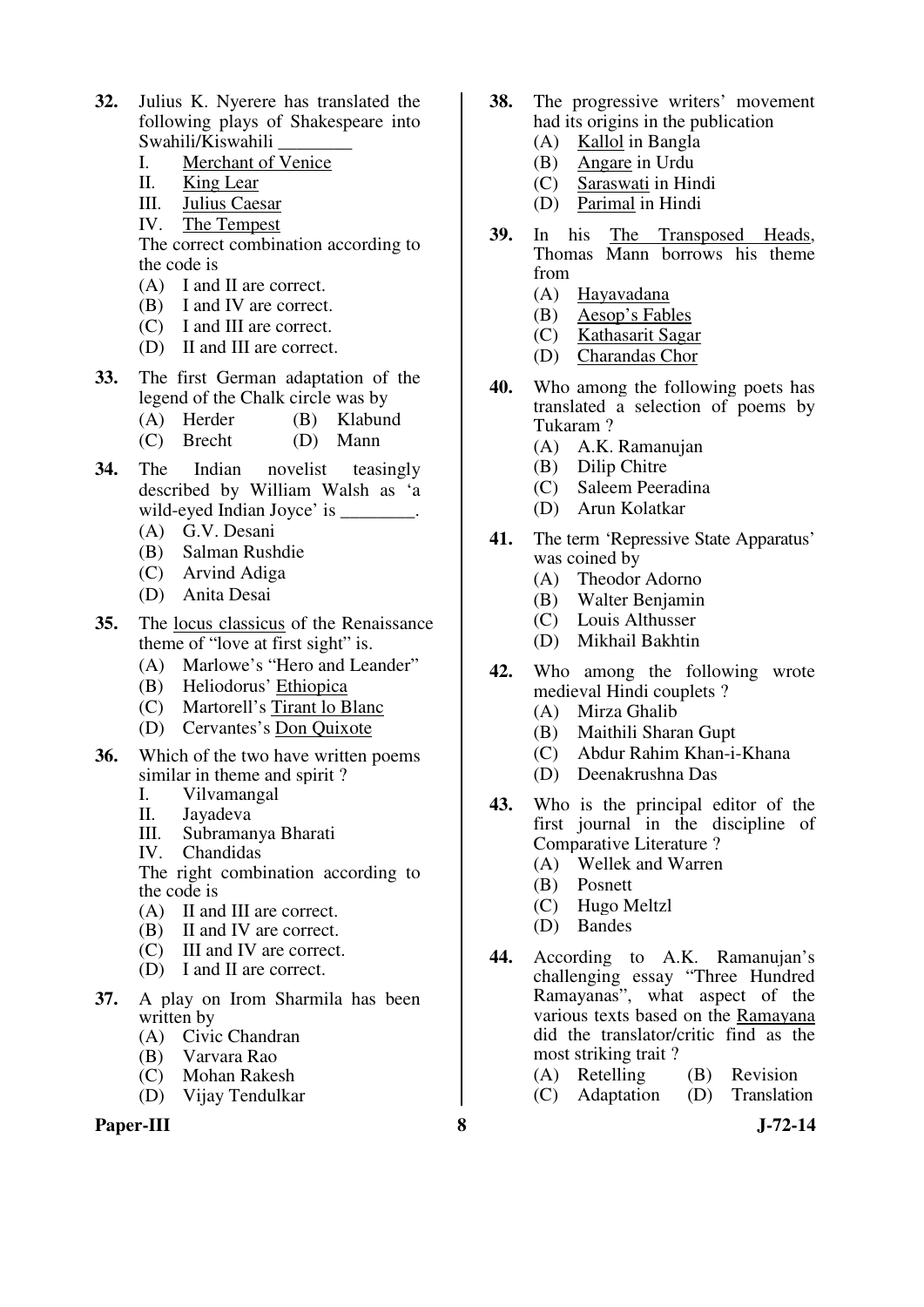- 32. जलियस के. नाइरेरे ने शेक्सपियर के निम्नलिखित नाटकों का स्वाहिली / किस्वाहिली में अनवाद किया है:
	- I. मर्चेन्ट ऑफ वेनिस
	- II. किंग लियर
	- III. जूलियस सीज़र
	- IV. दी टेम्पेस्ट
	- नीचे दिये कोड के अनुसार सही संयोजन बताइये :
	- $(A)$  I और II सही हैं।
	- $(B)$  I और IV सही हैं।
	- $(C)$  I और III सही हैं।
	- (D) II और III सही हैं।
- **33.** 'चाक सर्किल' की दंतकथा का प्रथम जर्मन रूपान्तर निम्नलिखित ने किया था  $\overline{v}$ 
	- (A) Æü›Ôü¸ü (B) Œ»ÖÖ²ÖãÓ›ü
	- (C) ब्रेक्ट (D) मान
- 34. विलियम वाल्श ने किस भारतीय उपन्यासकार का वर्णन 'ए वाइल्ड-आइड इडियन ज्वायी' कहकर किया है ?
	- $(A)$  जी. वी. देसानी  $(B)$  सलमान रश्दी
	- $(C)$  अरविन्द अडिगा  $(D)$  अनीता देसाई
- 35. 'लव एट फर्स्ट साइट' (पहली नजर में प्रेम होना) का पनरुज्जीवन थीम का लोकस क्लासीकस है
	- (A) मारलो का "हीरो एण्ड लीएंडर"
	- (B) हेलिओडोरस का एथिओपिका
	- $(C)$   $\;$  मारटोरेल का टायरैंट लो ब्लांक
	- $(D)$  सरवांते का डोन किवेतो
- **36.** ×®Ö´®Ö×»Ö×ÜÖŸÖ ´Öë ÃÖê ×Ûú®Ö ¤üÖê Ûú×¾ÖµÖÖë ®Öê ÃÖ´ÖÖ®Ö ×¾ÖÂÖµÖ और प्रकृति वाली कविताएँ लिखी हैं ?
	- I. विल्वमंगल II. जयदेव
	- III. सब्रमन्य भारती IV. चण्डीदास
	- कोड के अनुसार सही संयोजन है :
	- $(A)$  II और III सही हैं।
	- (B) II और IV सही हैं।
	- (C) III और IV सही हैं।
	- (D) I और II सही हैं ।
- **37.** इरोम शर्मिला के ऊपर एक नाटक किसने लिखा है ?
	- (A) सिविक चन्द्रन (B) वर्वरा राव
	- (C) मोहन राकेश (D) विजय तेंदुलकर
- **J-72-14 9 Paper-III**
- 38. प्रगतिशील लेखक आंदोलन की शुरूआत निम्नलिखित में से किसके प्रकाशन के साथ हई ?
	- (A) बंगला में कल्लोल
	- (B) उर्दू में <u>अंगारे</u>
	- (C) हिन्दी में सरस्वती
	- $(D)$  हिन्दी में परिमल
- 39. थॉमस मान ने अपने 'दी ट्रांसपोज़्ड हेड्स' में आपना विषय प्रसंग/थीम निम्नलिखित से लिया है :
	- $(A)$  हयावदना
	- (B) एसोप'स फेबल्स
	- $(C)$  कथा सरित सागर
	- (D) चरणदास चोर
- 40. निम्नलिखित में से किस कवि ने तुकाराम की कविताओं के संग्रह का अनुवाद किया है ?
	- $(A)$  ए.के. रामानुजन
	- (B) दिलीप चित्रे
	- (C) सलीम पीरादिना
	- (D) अरुण कोलाट्कर
- 41. 'रिप्रेसिव स्टेट एपरेटस' पद का सृजन किसने किया था  $\gamma$ 
	- $(A)$  थियोडोर एडोर्नो
	- (B) वाल्टर बेंजामिन
	- (C) लूइस अल्थूसर
	- (D) मिखाइल बख्तिन
- 42. निम्नलिखित में से किसने मध्यकालीन हिन्दी दोहे लिखे हैं ?
	- $(A)$  मिर्जा गालिब
	- (B) मैथिलीशरण गुप्त
	- (C) अब्दुर रहीम खानखाना
	- (D) दीनकृष्ण दास
- 43. तलनात्मक साहित्य विद्या की प्रथम पत्रिका का प्रधान सम्पादक कौन था ?
	- (A) वेलेक और वारेन (B) पोस्नेट<br>(C) हयुगो मेल्ज (D) बेंडेस
	- (C) हयगो मेल्ज
- 44. ए.के. रामानुजन द्वारा लिखित "थ्री हंडेड रामायनाज'' शीर्षक निबंध के अनुसार,<br>अनवादकों/सभालोचकों ने रामायण पर अनुवादकों/सभालोचकों ने रामायण पर आधारित विभिन्न ग्रंथों में किस पहल को सर्वाधिक उल्लेखनीय माना है ?<br>(A) पुनर्कथन (B) संशोधन
	- $(A)$  पुनर्कथन
	- (C) रूपान्तरण (D) अनुवाद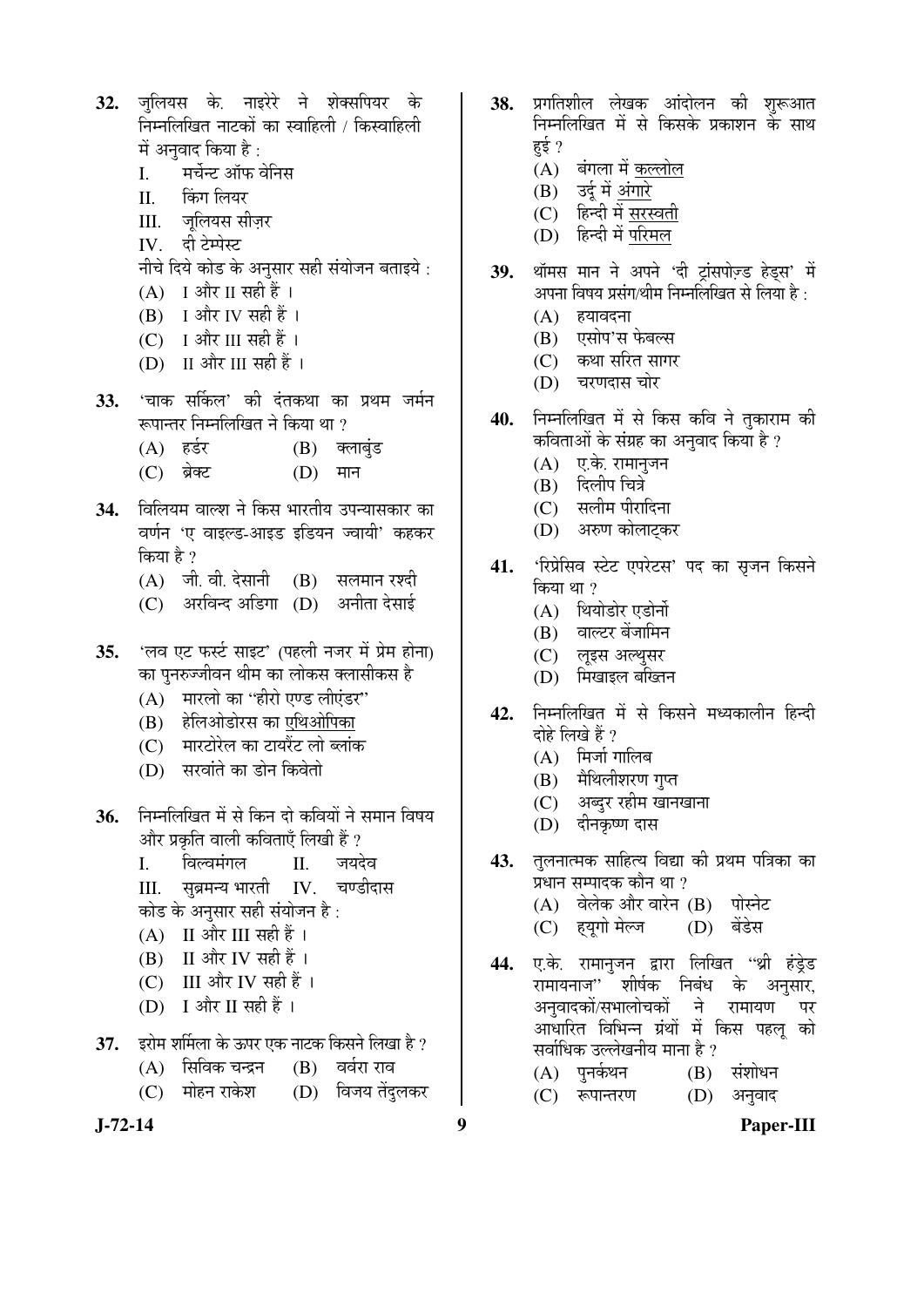- **45.** Which of the following is NOT true of the cultural studies approach ?
	- (A) It works to 'demystify' the text.
	- (B) It is concerned with the cultural formation of reader's identities.
	- (C) It tends to focus on the formal aspects of the text.
	- (D) It classifies literature in terms of 'representative' writing.
- **46.** D.R. Bendre of Kannada Literature was profoundly influenced by
	- (A) Sivaram Karanth
	- (B) Masti Venkatesa Iyegar
	- (C) Bankimchandra Chattopadhyay
	- (D) Rabindranath Tagore
- **47.** The centre for contemporary cultural studies was set up within the English Dept. at
	- (A) Manchester University
	- (B) University of Edinburg
	- (C) Birmingham University
	- (D) University of East Anglia
- **48.** In theorising the bases of Comparative Literature as a discipline in India, who among the following uses the notion of "differential monologue" ?
	- (A) Gurbhagat Singh
	- (B) Amiya Dev
	- (C) Sisir Kumar Das
	- (D) Jaidev
- **49.** Which of the following texts introduces the notion of gender as performance ?
	- (A) The Second Sex
	- (B) Imperial Leather
	- (C) Gender Trouble
	- (D) Sexual Politics



- **50.** The Italian scholar who produced a critique of thematology was
	- (A) Labriola
	- (B) Gramsci
	- (C) Croce
	- (D) D'Annunzio
- **51.** Identify the theorist with whom the critical term "hegemony" is associated.
	- (A) Adorno (B) Gramsci
	- (C) Habermas (D) Weber
- **52.** From Frenzel's and Trousson's treatment of themes and motifs, it can be argued that
	- (A) themes and motifs are identical
	- (B) motifs relate to situations, while themes relate to characters.
	- (C) motifs reach levels of abstraction not found in themes.
	- (D) motifs are far more numerous than themes.
- **53.** For Foucault, discourse regulates not only what can be said under determinate social and cultural conditions, but also
	- (A) the spiritual outlook of the human agent
	- (B) the limit of human sexuality
	- (C) who can speak, when and where
	- (D) who can act in the circuit of power
- **54.** Thematology had historically been considered a German preserve primarily because
	- (A) the terms of analysis had a German origin
	- (B) it was sustained due to the German folklore mania
	- (C) the influence of Goethe
	- (D) none of the above
-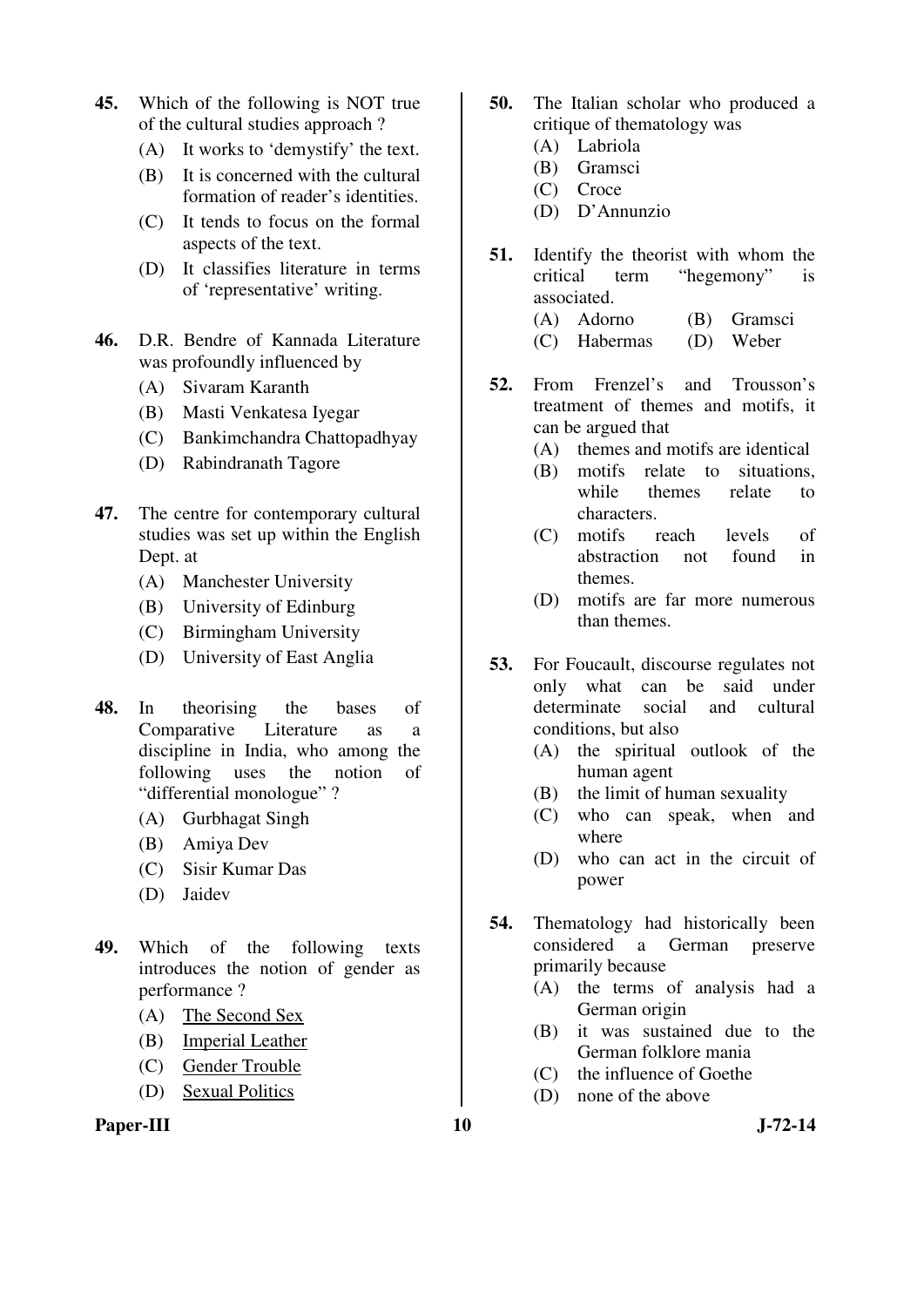- 45. सांस्कृतिक अध्ययन उपागम के संबंध में निम्नलिखित में से कौन सही नहीं है ?
	- $(A)$  यह पाठ को सुस्पष्ट बनाने का काम करता है ।
	- (B) यह पाठकों की पहचान के सांस्कृतिक निर्माण से संबंधित है ।
	- (C) यह पाठ के औपचारिक पक्ष के प्रति केंदित होता है $\perp$
	- (D) यह 'प्रतिनिधिक' लेखन के संदर्भ में साहित्य को वर्गीकृत करता है ।
- **46.** कन्नड साहित्यकार डी.आर. बेंद्रे किससे अत्यधिक प्रभावित थे ?
	- $(A)$  शिवराम कारंथ
	- (B) मस्ती वेंकटेश अयंगर
	- (C) बंकिमचंद्र चट्टोपाध्याय
	- (D) रबीन्द्रनाथ टैगोर
- **47.** \_\_\_\_\_\_\_\_\_ ´Öë †ÓÝÖÏê•Öß ×¾Ö³ÖÖÝÖ Ûêú †ÓŸÖÝÖÔŸÖ सामयिक सांस्कृतिक अध्ययन केंद्र स्थापित किया गया था ।
	- $(A)$  मैंचेस्टर यूनिवर्सिटी
	- $(B)$  युनिवर्सिटी ऑफ एडिनबर्ग
	- $(C)$  बर्मिंघम युनिवर्सिटी
	- (D) यनिवर्सिटी ऑफ इस्ट ऐंग्लिया
- 48. भारत में ज्ञान की एक शाखा के रूप में तुलनात्मक साहित्य के लिए सिद्धांतीकरण में निम्नलिखित में से कौन 'विभेदक एकालाप' (स्वगत-कथन) का उपयोग करता है ?
	- $(A)$  गूरभगत सिंह
	- (B) अमिय देव
	- (C) शिशिर कुमार दास
	- (D) जयदेव
- 49. निम्नलिखित में से कौन सी कृति ने जेंडर की धारणा को निष्पन्नता के रूप में प्रस्तुत किया है $?$ 
	- (A) दी सैकेण्ड सेक्स
	- (B) इम्पीरियल लैदर
	- (C) जेंडर ट्बल
	- (D) सैक्सअल पोलिटिक्स
- 
- 50. इटलीवासी विद्वान जिन्होंने थीमेटोलौजी (कथानक विद्या) की समीक्षा प्रस्तुत की कौन थे ?
	- (A) लेब्रिओला (B) ग्रामसी
	- (C) क्रोसे (D) डेएन्युंजिओ
- **51.** आलोचनात्मक पद हेजेमोनी किस सिद्धान्तशास्त्री के साथ सम्बद्ध है $\,$  ?  $(A)$  एडोर्नो  $(B)$  ग्रामसी (C) हेबरमास (D) वेबर
- **52.** थीम (कथानक) और मोटीफस (मुलभाव) को जिस प्रकार से फ्रेंज़ल और ट्रसों ने लिया है और उपयोग किया है उससे यह दृढ़तापूर्वक कहा जा सकता है कि
	- (A) थीम और मोटीफ एकसम हैं ।
	- $(B)$  गोटीफ स्थितियों से सम्बन्धित हैं. जबकि थीम पात्रों से सम्बन्धित हैं ।
	- (C) गोटीफ अमर्तता के ऐसे स्वरों तक जाते हैं जो थीम में नहीं पाए जाते हैं ।
	- (D) मोटीफ, थीम की तुलना में काफी ज्यादा होते हैं ।
- 53. फको के लिए, प्रवचन न सिर्फ इसे विनियमित करते हैं कि सुस्थिर सामाजिक और सांस्कृतिक स्थितियों के अन्तर्गत क्या कहा जा सकता है, परन्तु इसे भी
	- $(A)$  मानव एजेन्ट का आध्यात्मिक दृष्टिकोण
	- (B) मानवीय लैंगिकता की सीमा
	- (C) कौन, कब और कहाँ बोल सकता है ।
	- (D) सत्ता की परिधि में कौन कार्रवाई कर सकता है ।
- 54. कथानक विद्या (या थीमेटॉलोजी) को ऐतिहासिक रूप से जर्मन परिरक्षित साहित्य समझा जाता है. मुख्यत: क्योंकि
	- $(A)$  विश्लेषण की स्थिति जर्मन उत्पति की हैं ।
	- (B) यह जर्मन लोकगाथा सनक के कारण कायम रही ।
	- $(C)$  गोयते का प्रभाव
	- (D) उपर्युक्त में से कोई नहीं
- 

**J-72-14 11 Paper-III**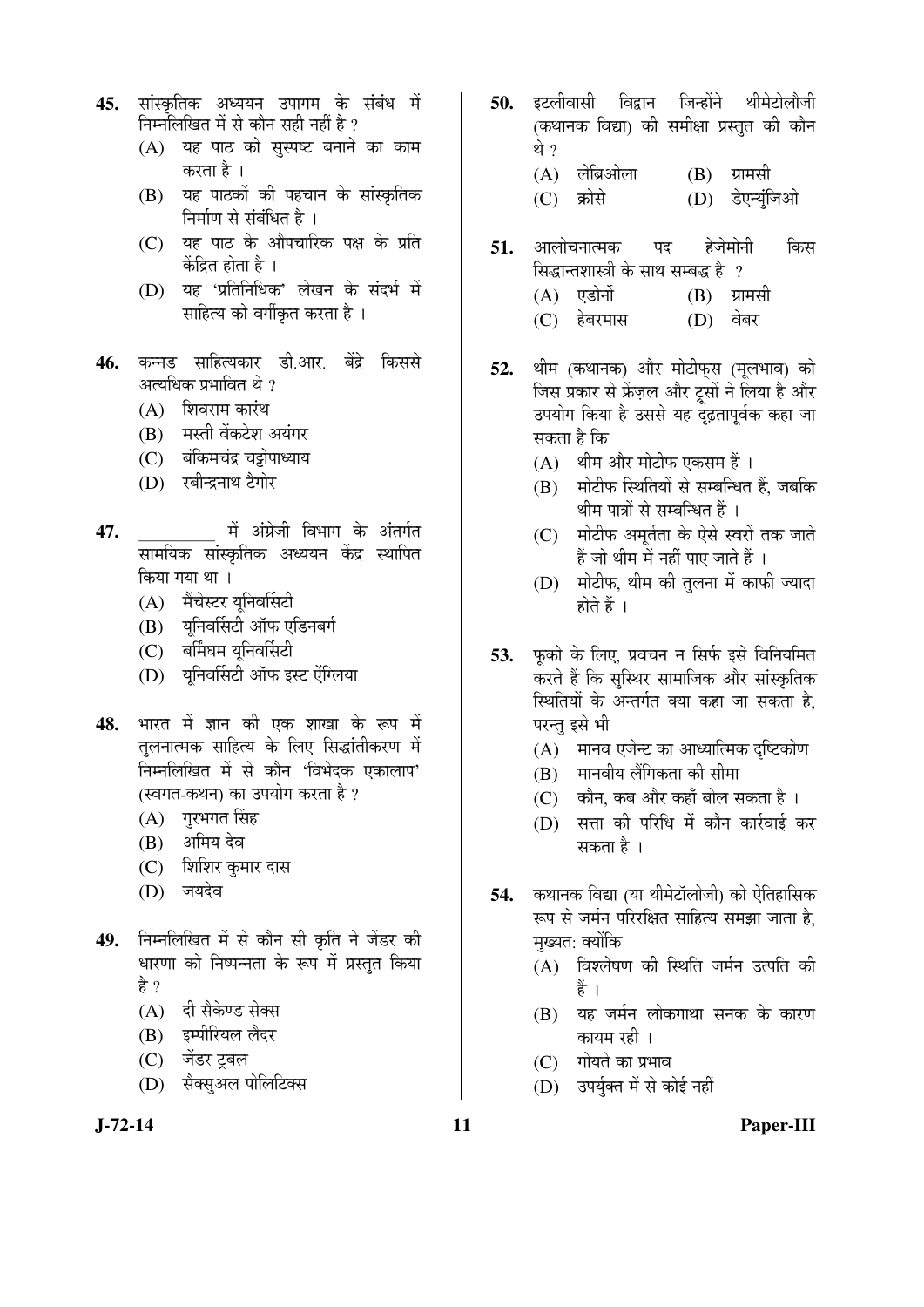- **55.** The author of Vyāktiviveka is
- (A) Mahimabhatta
	- (B) Ānandavardhana
	- (C) Kuntaka
- (D) Bhartrhari
- **56.** Which scholar, among the following, gave an important lecture in 1882 entitled "What is a Nation" ?
	- (A) Herder (B) Renan
	- (C) Croce (D) Kant
- **57.** A type of extended allusion or metaphor used in classical Tamil poetry called ullurai means
	- (A) Extended meaning
	- (B) Inner meaning
	- (C) Referential meaning
	- (D) Symbolic meaning
- **58.** The book "Tableau de la Littérature an moyen age en France, en Italic, en Espagne et en Angle terre" published in 1830, was written by
	- (A) Francois Villemain
	- (B) Jean Jacques Ampere
	- (C) Claudio Guillen
	- (D) Paul Van Tieghen
- **59.** Among the obstacles to the realisation of rasa Abhinava Gupta mentions :
	- I. The look of verisimilitude
	- II. The experience-participant's personal attachment to emotions.
	- III. A highly ornate style.
	- IV. The use of exotic conventions.

 The right combination according to the code is

- (A) I and III are correct.
- (B) II and III are correct.
- (C) I and II are correct.
- (D) II and IV are correct.
- **60.** Among these thematological items, which one can be used to analyse recreation / re-telling of a text ?
	- (A) Kernmotiv (B) Situation
	- (C) Stoff (D) Heroic theme

Paper-III **12** J-72-14

- **61.** This critic has studied what she calls "contact zones" areas which allow the intermingling of two or more cultures, "Social spaces where cultures meet, clash and grapple with each other, often in contexts of highly asymmetrical relations of power", Identify the critic from the following list :<br>(A) Homi Bhabha
	- (A) Homi Bhabha
	- (B) Anis Bawarshi
	- (C) Mary Louise Pratt
	- (D) Walter Mignolo
- **62.** In its initial institutional phase, the American perspective on Comparative Literature was based on
	- (A) Linguistic criteria
	- (B) Manifest destiny
	- (C) Inter disciplinarity
	- (D) Politicised readings
- **63.** Match the following :

|                       | $List-I$                    |                | $List - II$         |
|-----------------------|-----------------------------|----------------|---------------------|
|                       | (Event)                     |                | (Text)              |
| a.                    | Athenian                    | $\mathbf{i}$ . | For whom the        |
|                       | Democracy                   |                | <b>Bell Tolls</b>   |
| b.                    | French                      |                | ii. Lysistrata      |
|                       | Revolution                  |                |                     |
| $\mathbf{c}$ .        | Anti-colonial iii. The Gods |                |                     |
|                       | struggles in                |                | Must have           |
|                       | India                       |                | <b>Blood</b>        |
| d.                    | Spanish                     |                | iv. The<br>Dust     |
|                       | Revolution                  |                | Storm and the       |
|                       |                             |                | <b>Hanging Mist</b> |
| $\mathsf{Coker}\cdot$ |                             |                |                     |

 **Codes :** 

|     | a                       | b   | c  |     |
|-----|-------------------------|-----|----|-----|
| (A) | iv                      | 111 | 11 |     |
| (B) | $\overline{\mathbf{u}}$ | 111 | iv |     |
| (C) | iii                     | 11  | iv |     |
| (D) |                         | iv  | 11 | 111 |

- **64.** The theme of fertility based on religious cult has been used in two historical romances :
	- I. Mary Renault, The King Must Die
	- II. Marion Zimmer Bradley, The Mists of Avalon
	- III. Mary Renault, <u>Funeral Games</u><br>IV. Conn Iggulden. Empire of Silver

Conn Iggulden, Empire of Silver The correct combination according to the code is  $(A)$  I and

- (A) I and II are correct.<br>(B) III and IV are corre
- $(B)$  III and IV are correct.<br>(C) I and III are correct.
- I and III are correct.
- (D) II and IV are correct.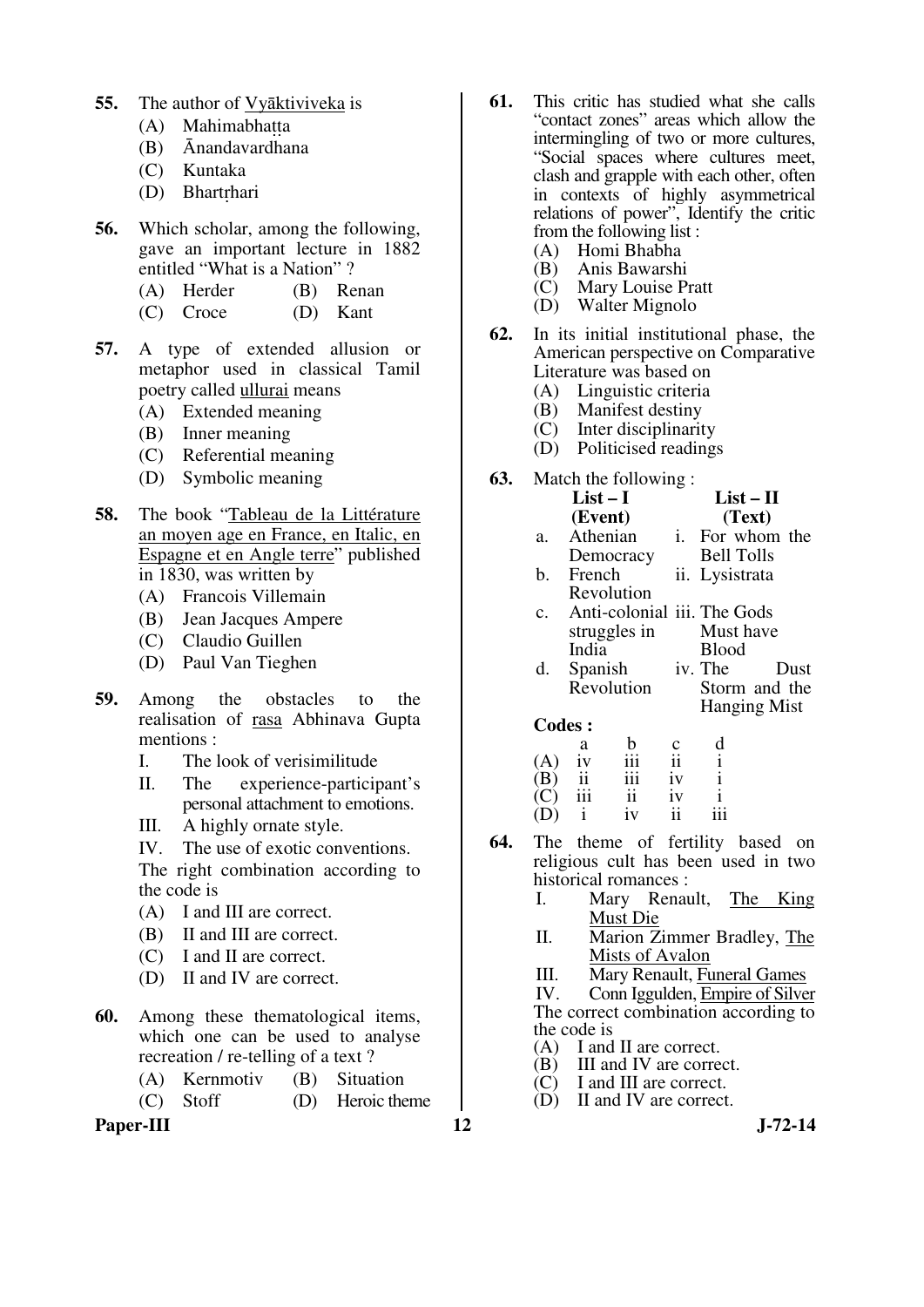- **55.** व्यक्तिविवेक के लेखक है
	- $(A)$  महिमाभट्ट  $(B)$  आनन्दवर्धन (C) कुंटक (D) भर्तृहरि
- 56. सन् 1882 में 'व्होट इज ए नेशन' जैसे एक महत्त्वपर्ण शीर्षक पर निम्नलिखित में से किसने भाषण दिया था ?
	- $(A)$  हर्डर  $(B)$  रेनन
	- (C) क्रोचे (D) केण्ट
- **57.** क्लीसीकीय तमिल काव्य में उपयोग होने वाला विस्तरित संकेत या रूपक का प्रकार जिसे उल्लराइ कहते हैं का अर्थ है
	- (A) विस्तरित अर्थ (B) आन्तरिक अर्थ
	- $(C)$  संदर्भात्मक अर्थ  $(D)$  प्रतीकात्मक अर्थ
- **58.** सन् 1830 में प्रकाशित पुस्तक ताब्लो द ला लिटेरेत ओ मोएँ. एज. अँ फ्रांस, अँ इत, अँ इन्पान्य ए अँ अंग्ल तेर का लेखक कौन थे ?
	- (A) फ्रैंक्वाइस विलेमेन
	- (B) जीन जेक्वेस एम्पेर
	- (C) क्लॉडियो ग्विलेन
	- (D) पॉल वैन टिन
- 59. रस की उपलब्धि में रुकावटों के सम्बन्ध में अभिनव गुप्ता बताते हैं :
	- I. संभाव्यता का आभास
	- II. अनुभव-सहभागी की अपनी भावनाओं के साथ व्यक्तिगत आसक्ति
	- III. अत्याधिक अलंकारिक शैली
	- IV. अन्यस्थानिक रुढ़ियों का उपयोग
	- <u>कोड के अनुसार सही संयोजन है :</u>
	- $(A)$  I और III सही हैं।
	- $(B)$  II और III सही हैं।
	- $(C)$  I और II सही हैं।
	- (D) II और IV सही हैं।
- **60.** निम्नलिखित कथानक विद्या सम्बन्धी मदों में से किसे, ग्रंथ या कृति के पुनर्सुजन/पुन:वर्णन करने में उपयोग किया जा सकता है ?
	- (A) कर्नमोटीव (B) स्थिति (सिचुएशन)
	- (C) स्टॉफ (D) वीरोचित प्रसंग
- **J-72-14 13 Paper-III**
- 61. निम्नलिखित में से किस आलोचक ने 'कंटैक्ट जोन्स', जैसा इसे वह कहती हैं – क्षेत्रों का अध्ययन किया है जो दो या अधिक संस्कृतियों के पारस्परिक मिलन को संभव बनाते हैं, "सामाजिक स्थल जहाँ, बहधा असममित शक्ति संबंधों के संदर्भ में, संस्कृतियाँ एक-दुसरे से मिलती हैं, टकराती हैं और गुत्थमगुत्था होती हैं '' ?<br>(A) होमी भाभा (B) अनी (A) होमी भाभा (B) अनीस बावर्शी<br>(C) मेरी लइस प्राट (D) वाल्टर मिगनोत् (D) वाल्टर मिगनोलो
- **62.** अपने आरम्भिक सांस्थानिक चरण में तलनात्मक साहित्य पर अमेरिकी परिप्रेक्ष्य पर आधारित था ।
	- $(A)$  भाषायी मानदंड
	- (B) व्यक्त प्रारब्ध
	- (C) अन्तर विषयकता
	- (D) राजनीतिकृत पठन-सामग्री
- **63.** निम्नलिखित का मिलान करें :

|       |                                                                                                          |                                        |                     | सूची – I (घटना)       सूची – II (पुस्तक)               |    |
|-------|----------------------------------------------------------------------------------------------------------|----------------------------------------|---------------------|--------------------------------------------------------|----|
| a.    | ऐथनियन                                                                                                   |                                        | $\mathbf{i}$ .      | फॉर व्हम दी बेल                                        |    |
|       | लोकतंत्र                                                                                                 |                                        |                     | टॉल्स                                                  |    |
| b.    |                                                                                                          | फ्रांसिसी क्रान्ति                     |                     | ii. लिसस्ट्रेटा                                        |    |
|       | भारत में                                                                                                 |                                        |                     | iii. दी गॉड्स मस्ट हैव                                 |    |
|       | उपनिवेश                                                                                                  |                                        |                     | ब्लड                                                   |    |
|       | विरोधी संग्राम                                                                                           |                                        |                     |                                                        |    |
|       |                                                                                                          |                                        |                     | d. स्पेनिश क्रान्ति iv. दी डस्ट स्टोर्म एण्ड           |    |
|       |                                                                                                          |                                        |                     | दी हैंगिंग मिस्ट                                       |    |
| कोड : |                                                                                                          |                                        |                     |                                                        |    |
|       | $\begin{array}{cc} (A) & \text{iv} \\ (B) & \text{ii} \\ (C) & \text{iii} \\ (D) & \text{i} \end{array}$ |                                        | $\frac{c}{11}$      |                                                        |    |
|       |                                                                                                          | $\frac{0}{111}$                        |                     | $\begin{array}{c}\n a \\  i \\  i \\  i\n \end{array}$ |    |
|       |                                                                                                          | $\frac{1}{11}$ ii<br>$\frac{1}{11}$ iv | iv                  |                                                        |    |
|       |                                                                                                          |                                        | iv                  |                                                        |    |
|       |                                                                                                          |                                        | $\ddot{\mathbf{i}}$ |                                                        |    |
|       | र्शााजन्म                                                                                                |                                        |                     | musta smitha mataman                                   | ਨਸ |

- **64.** धार्मिक सम्प्रदाय पर आधारित प्रजननक्षमता का थीम दो ऐतिहासिक प्रेमकथाओं में उपयोग किया गया हैं :
	- I. मेरी रेनॉल्ट, <u>दी किंग मस्ट डाइ</u><br>II. मेरिऑन जिम्मर ब्रेडले दी मिर
	- मेरिऑन जिम्मर ब्रेडले, दी मिस्टस ऑफ एवालोन
	- III. मेरी रेनॉल्ट, फ्युनरल गेम्स
	- IV. कोन्न इग्गुलडेन, अम्पायर ऑफ सिल्वर
	- कोड के अनुसार सही संयोजन है:
	- $(A)$  I और II सही हैं ।
	- $(B)$  III और IV सही हैं।
	- $(C)$  I और III सही हैं।
	- (D) II और IV सही हैं ।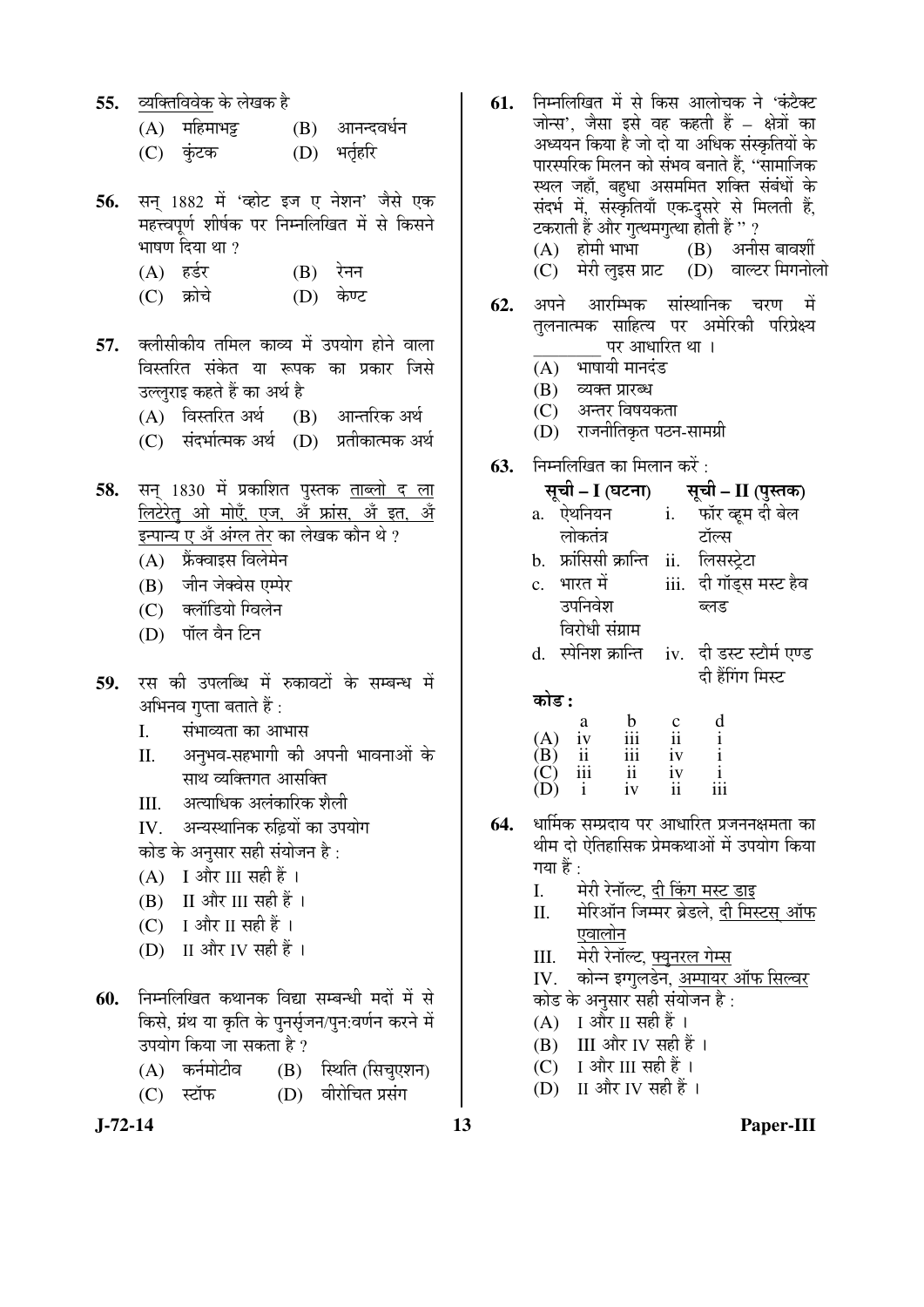- **65.** Who turned the Siegfried Myth into a multi-part Opera ?
	- (A) Brahms (B) Strauss
	- (C) Wagner (D) Tchaikovsky
- **66.** Eric Auerbach has borrowed his epigraph to Mimesis from
	- (A) Homer (B) Cervantes
	- (C) Montaigne (D) Marvell
- **67.** Tagore's story "Nastanīd" was filmed by
	- (A) Satyajit Ray
	- (B) Tapan Sinha
	- (C) Gautam Ghosh
	- (D) Hrisikesh Mukherjee
- **68.** Who among the following scholars has run down thematology in the field of Comparative Literature ?
	- (A) Susan Bassnett
	- (B) Fernand Baldensperger
	- (C) S.S. Prawar
	- (D) Claudio Guillen
- **69.** Mahasweta Devi's story 'Draupadi' has been set as play in which province of India ?
	- (A) West Bengal (B) Gujarat
	- (C) Odissa (D) Manipur
- **70.** The term 'thematology' was coined by
	- (A) Harry Levin
	- (B) Bernedetto Croce
	- (C) Van Tieghem
	- (D) Baldensperger
- **71.** Dialogic heteroglossia is best described as the
	- (A) Singularity of discourse in literary theory
	- (B) Essential relatively of authorto-reader communication
	- (C) Multiplicity of voices in a literary genre
	- (D) Epistemological question of dialogic truth

Paper-III 14 J-72-14

- **72.** Of the following, which one is a purely political play ?
- (A) Abhijñānaśākuntalam
- (B) Mrcchakatika
- (C) Mudrārākṣhasa
- (D) Ratnāvali
- **73.** In his Republic, Plato makes it explicit that
	- (A) he accepts painting as a source of knowledge
	- (B) he accepts poetry as a source of knowledge
	- (C) he accepts both painting and poetry as providing access to truth.
	- (D) he accepts neither painting nor poetry as a source of knowledge
- **74.** Which of the following texts sets out to connect the comparative with the postcolonial studies ?
	- (A) Grounds of Comparison
	- (B) All the Difference in the world
	- (C) Death of a Discipline
	- (D) Modes of Comparison
- **75.** Laura Mulvey's main argument in "Visual Pleasure and Narrative Cinema" is
	- (A) Hollywood narrative films use women in order to provide a pleasurable visual experience for men.
	- (B) Hollywood narrative films challenge the ideological assumptions of the viewers leading to surprise and pleasure.
	- (C) Hollywood narrative films transcend the limits of the visual imagination the generate pleasure.
	- (D) Hollywood narrative films are structured around images of women resisting the male gaze.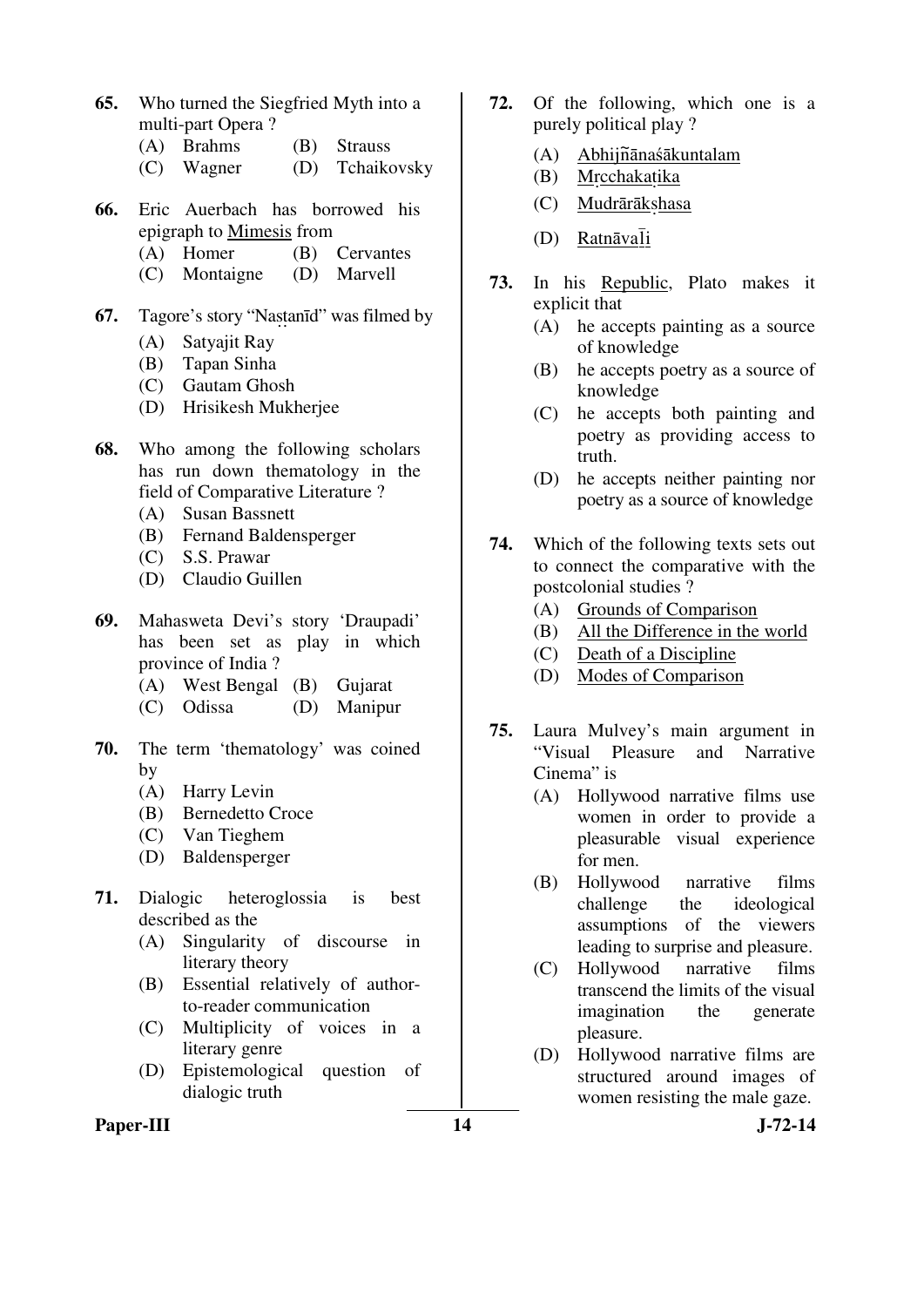- 65. सीगफ्रीड मिथक को किसने बह-अंशी ओपेरा में बदल दिया है ?
	- $(A)$  ब्रह्म  $(B)$  स्ट्रॉस
	- (C) ¾ÖîÝÖ®Öê¸ü (D) ™Ëü"ÖÖµÖÛúÖê¾ÃÛúß
- **66.** एरिक आउरबेख ने अपनी पुस्तक '<u>मिमेसिस</u>' का आदर्शवाक्य (एपिग्राफ) किससे लिया है ?
	- (A) होमर (B) सेरवांटेस
	- (C) मॉन्टेन (D) मार्वेल
- 67. टेगोर की कथा "नष्टनीड़" पर फिल्म किसने बनाई हे ?
	- $(A)$  सत्यजीत रे
	- (B) तपन सिन्हा
	- $(C)$  गौतम घोष
	- (D) हृषिकेश मुकर्जी
- **68.** तुलनात्मक साहित्य के क्षेत्र में कथानक विद्या / थीमेटॉलोजी को निम्नलिखित में से किस विद्वान ने दुर्बल बनाया है ?
	- (A) सुज़ेन बासनेट
	- (B) फर्नेंड बाल्डनस्पर्जर
	- $(C)$  varya yid
	- (D) क्लाडिओ गिल्लेन
- **69.** महाश्वेता देवी की कहानी. 'द्रौपदी' भारत के किस प्रान्त में नाटक के रूप में रुपान्तरित की गई है ?
	-
	- (A) पश्चिम बंगाल (B) गुजरात<br>(C) ओडिसा (D) मणिपर (C) ओड़िसा
- 70. 'थीमेटोलौजी' का शब्द किसने प्रतिपादित किया
	- है ?<br>(A) हेरी लेविन (A) हेरी लेविन (B) बर्नडेटो क्रोसे<br>(C) वैन टीघम (D) बाल्डनस्पर्जर
	- (D) बाल्डनस्पर्जर
- **71.** डायलॉजिक हेटॅरोग्लोसिया की व्याख्या निम्न रूप से श्रेष्ठ की जा सकती है ?
	- (A) साहित्यिक सिद्धान्त में भाषण की विशिष्टता
	- (B) लेखक से पाठक तक सम्प्रेषण की अनिवार्य सापेक्षता
	- (C) साहित्यिक शैली में विचारों की बहलता
	- (D) हिअर्थक सच का ज्ञानमीमांसीय प्रश्न
- 72. निम्नलिखित में से कौन सा एक राजनीतिक नाटक है ?
	- $(A)$  अभिज्ञानशाकुन्तलम्
	- (B) मृच्छर्काटेक
	- (C) मुद्राराक्षस
	- (D) रत्नावली
- 73. प्लेटो ने अपने 'रिपब्लिक' में सुस्पष्ट किया है कि
	- $(A)$  वह चित्रकला को ज्ञान के स्रोत के रूप  $\vec{H}$  स्वीकारते हैं ।
	- $(B)$  वह कविता/काव्य को ज्ञान के स्रोत के रूप में स्वीकार करते हैं ।
	- (C) वह चित्रकला और काव्य दोनों को सत्य तक गम्यता प्रदान करने वाले के रूप में स्वीकारते हैं ।
	- $(D)$  वह न तो चित्रकला को न ही काव्य को जान के स्रोत के रूप में स्वीकार करते हैं $\frac{3}{2}$ ।
- 74. निम्नलिखित में से किस पुस्तक का विषय तलनात्मक साहित्य को उपनिवेशीय अध्ययनों के साथ जोड़ने से संबंधित है ?
	- (A) ) ग्राउण्ड्स ऑफ कंपेरिजन<br>(B) ) ऑल द डिफरेंस इन द व
	- <u>ँ</u> ऑल द डिफरेंस इन द वर्ल्ड
	- (C) डेथ ऑफ डिसिप्लिन
	- (D) मोड्स ऑफ कंपरिजन
- 75. "विज़यल प्लेजर एण्ड नरेटिव सिनेमा" में लॉरा मुलवे का मुख्य तर्क है
	- (A) हॉलीवुड वृतांत फिल्में पुरुषों के लिए आनन्ददायक दृष्टिक अनुभव प्रदान करने हेतु महिलाओं का उपयोग करती हैं ।
	- (B) हॉलीवुड वृतांत फिल्में दर्शकों की वैचारिक मान्यताओं को चुनौती देती है <u>जो आश्चर्य तथा आनन्द को ओर प्रवृत</u> करता है ।
	- (C) हॉलीवुड कथा फिल्में आनन्द उत्पन्न करने के लिए दष्टिगत कल्पना की सीमाओं को पार कर जाती हैं ।
	- (D) हॉलीवुड वृतांत फिल्में, पुरुष की नजर का विरोध करनेवाली स्त्रियों की तस्वीर के आस-पास संरचित की जाती है ।

#### **J-72-14 15 Paper-III**